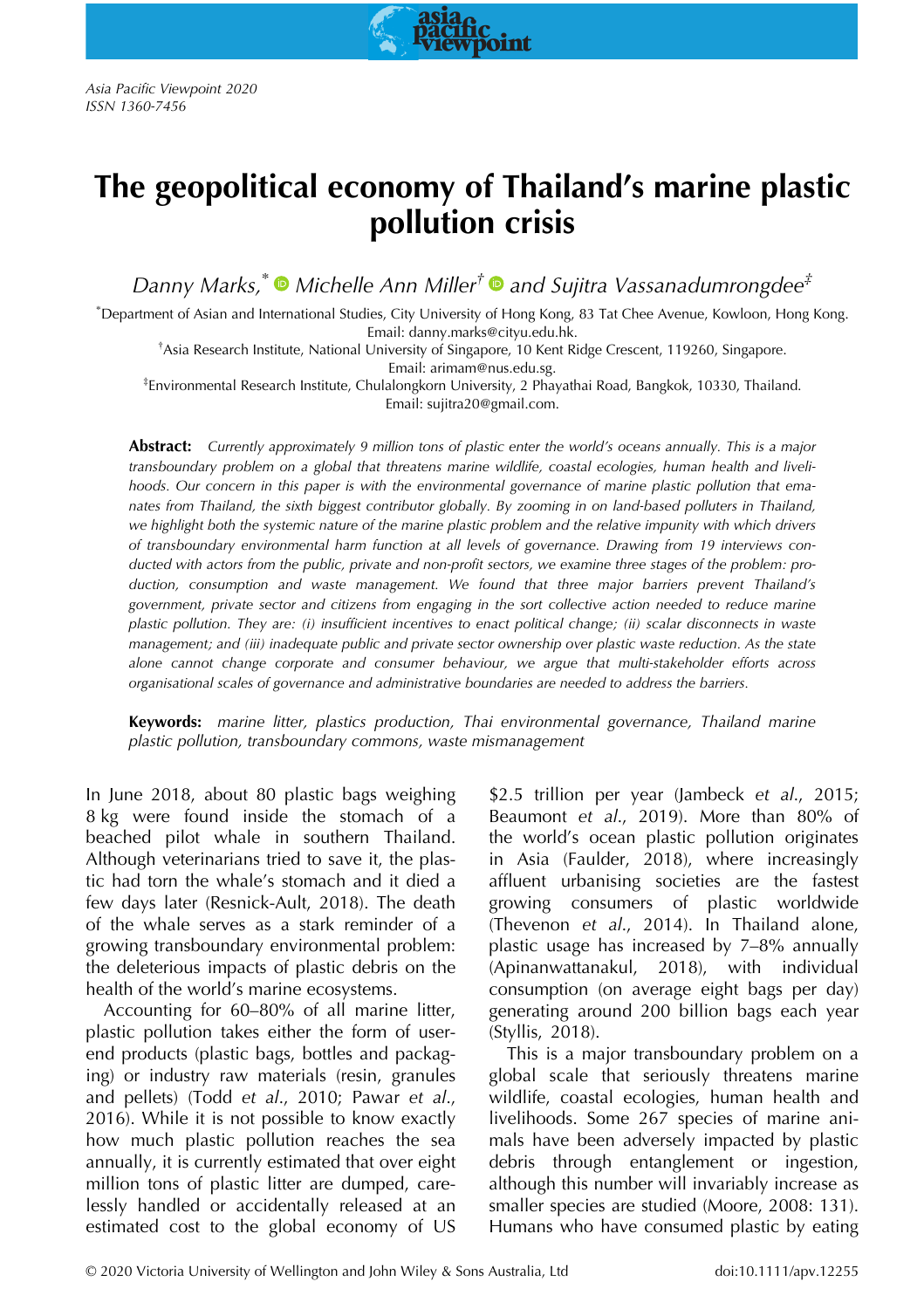marine animals have experienced increased health problems such as cancer and infertility (Sharma and Chatterjee, 2017). Garbage patches composed of micro-plastic particles, chemical slurry and other human-made debris attract invasive alien species such as bacteria, algae, diatoms and barnacles, which absorb polychlorinated biphenyls from ingested plastics that dramatically reduce endemic marine biodiversity (Derraik, 2002). While 20% of plastic waste is generated by ocean fishing, aquaculture and nautical missions, the great majority of plastic litter, around 80%, is land-based (Clapp, 2012). Plastic debris makes its way to the ocean through rivers, drainage systems, storm runoff, industrial processes, beach visitors, ineffective waste management and illegal dumping.

In this article, we analyse the terrestrial origins of Thailand's contributions to plastic marine pollution as a problem of governing the transboundary environmental commons. Unlike the allied concepts of global commons and transnational commons, which only denote the spatial arrangements that govern common pool resources across international borders, transboundary commons refer to the governance of shared resources across administrative boundaries within as well as between nation-states (Miller, 2019). Critical social science engagement with the transboundary dimensions of common property in Asia has directed attention to questions of environmental (in)justice in communal resource claims (Yanagisawa, 2015; Galappaththi and Berkes, 2015; Green et al., 2017) and to the enclosure of common pool resources for their sustainable commodification or conservation (Hirsch, 2000; Tubtim and Hirsch, 2004; Yong, 2013). In resource-rich but land-scarce Southeast Asia, transboundary environmental commons are increasingly being shaped and redefined by market forces that work through an extraordinary heterogeneity of private-public, private-societal and co-governance partnerships across mixed property regimes (Miller et al., 2020). The concept of a transboundary commons thus affords consideration of the diverse corporate, state and societal actors who function at multiple organisational scales of environmental governance, and whose role in perpetuating the unfolding 'tragedy' (Hardin, 1968) of pollution of the oceanic commons has thus far been largely ignored or overlooked. While social science

scholarship has endeavoured to understand the different levels at which transboundary commons might be enacted to provide collective redress for the marine plastic problem (e.g. via transboundary publics that promote ethical forms of consumerism), questions of sharing and conserving common pool resources remain predominantly fixed at the supranational or regional scale of governance (Hirsch, 2016).

We treat transboundary commons as a function of governance in dealing with the cumulative environmental threat of marine plastic pollution. Our focus is on the land-based production of marine plastic pollution in Thailand because of its role as the fifth biggest producer of marine plastic globally and the second largest in terms of individual contributions (Ocean Conservancy and McKinsey Centre for Business and the Environment, 2015). By zooming in on landbased polluters in Thailand, we aim to highlight both the systemic nature of the marine plastic problem and the relative impunity with which drivers of transboundary environmental harm function at all levels of governance. This is important because land-based drivers of oceanic pollution either tend to be studied in aggregate national terms (such as Thailand's total contribution to marine plastic debris) or overlooked entirely in international environmental law.

We argue that it is important to take such a multi-scalar, multi-sector view of marine plastic pollution for at least three reasons. First, as noted, plastics are discharged into the ocean via diverse pathways that can be traced back to land-based anthropogenic activities. Second, multi-level and multi-sited communal activities are needed to provide redress for this problem because the higher the organisational scale of environmental governance, the more likely it is that overlapping spheres of authority will render resource rights and responsibilities ambiguous and therefore unenforceable (Perrings, 2012; Wiering and Verwijmeren, 2012). Both international legislation (e.g. the 1972 Convention on the Prevention of Marine Pollution by Dumping Wastes and Other Matter) and transnational treaties among blocs of nation-states have been critiqued for their failure to enforce compliance with global environmental standards. In the absence of any international plastics treaty with legally binding targets and timelines (Borrelle et al., 2017), major perpetrators of plastic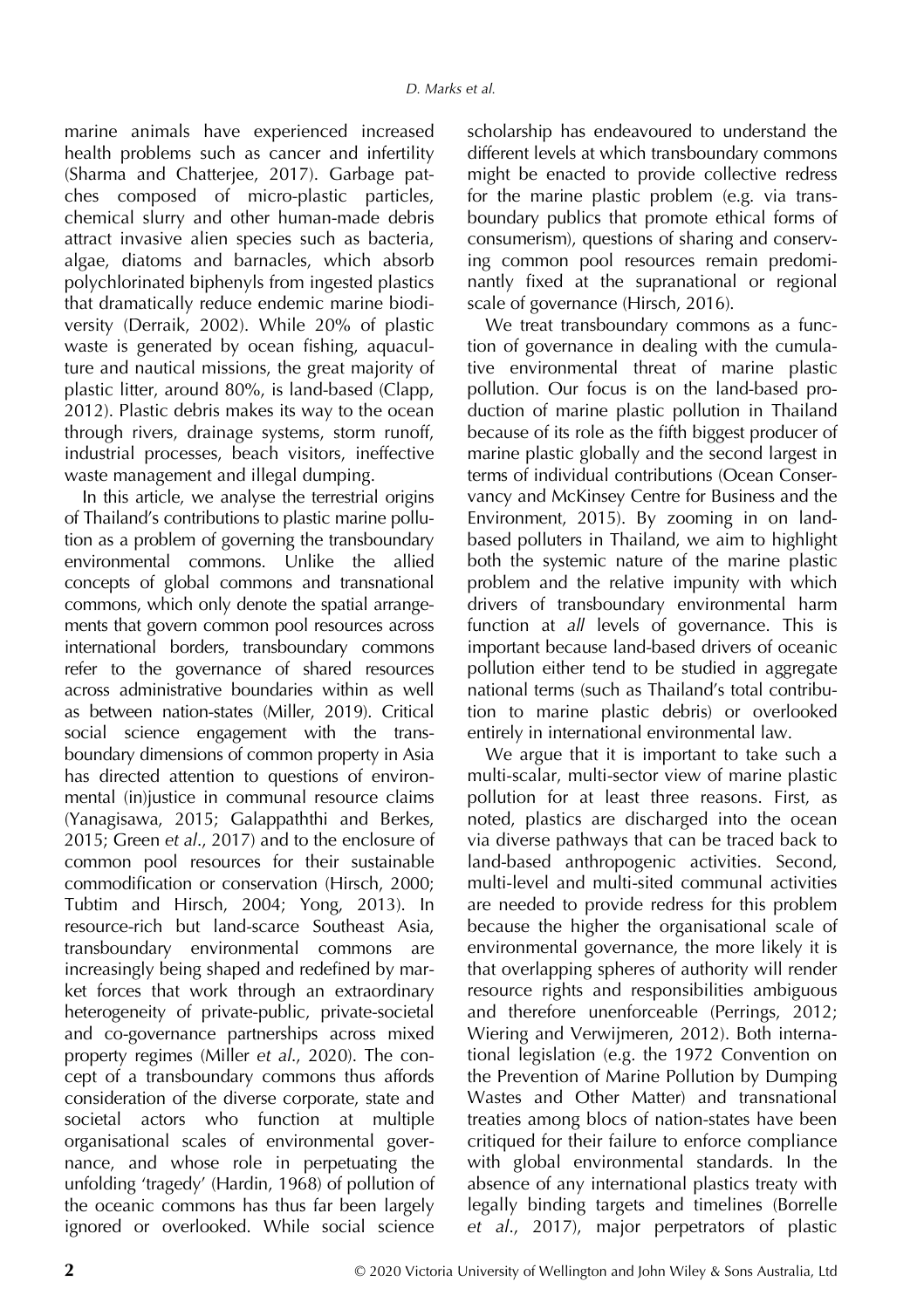marine pollution frequently evade punitive action.

Third, in the specific regional context of ASEAN (Association of Southeast Asian Nations), we argue that political sensitivity among post-colonial nation-states about outside interference necessitates a multi-layered approach to dealing with marine plastic pollution that does not place the sole onus of responsibility on individual countries. Even Thailand, which prides itself on never having experienced European colonisation in the same way as its neighbours, is deeply entrenched in ASEAN's geopolitical culture of 'engaged nonindifference' to environmental cooperation (Pelling, 2011: 85). As such, the success of transboundary environmental commons in mitigating plastic marine pollution will likely hinge on economic strategies such as green growth partnerships that highlight collective benefits while actively minimising geopolitical tensions.

In what follows, we critically examine why land-based strategies for mitigating marine plastic pollution are essential for improving transboundary governance of the oceanic commons. We begin by foregrounding transboundary issues in governing global plastic marine pollution. Thailand's governance structure of plastic pollution control is then evaluated. Drawing from 19 primary source interviews conducted in August 2018 with actors from the public, private and NGO sectors, we examine three consecutive stages of the plastic ocean pollution problem: production, consumption and waste management. We conclude by suggesting avenues forward to formulate more effective and inclusive transboundary governance strategies to reduce marine plastic pollution in the oceanic commons of Southeast Asia.

# Transboundary governance of a global environmental problem

In examining the governance of plastic marine pollution, we are concerned with geographies of human environmental practice rather than with the transboundary flow of plastic debris itself. We do recognise, however, that the biophysical properties of anthropogenic waste shape their spatialities of governance. This distinction between humans and their waste is important because the concept of governance places the onus of responsibility on human agency rather than on non-human or non-living actants. This approach departs from actor-network inspired scholarship (Latour, 2005) that ascribes a 'transgressive' agency (Beery, 2016) to non-living actants such as plastic products that transform from passive entities into transboundary pollutants when they kill endemic species and destroy ecosystem functions (Mason, 2008).

As a function of transboundary governance, plastic marine pollution is a human-generated problem that cuts across multiple spheres of competing interests. We define transboundary environmental governance as the collective of state, societal and private sector decision-making, norms and practices that shape the formal and informal (re)distribution of environmental costs and benefits across territories and timeframes (Miller, 2019). Our emphasis on networked environmental collectives across bordered spheres of human interest is tied to our understanding of the concept of transboundary commons. As political spaces for governing common pool resources across administrative borders within and between countries, transboundary commons require geographically dispersed communities of environmental practice who either come together to protect a particular environmental good or to respond to a cross-border environmental threat or crisis.

The convergence of common interests across borders and sectoral boundaries is crucial in establishing transboundary commons because the attainment of environmental security necessitates collective recognition of the 'interconnectedness of securities' (Dalby, 1992: 516). The efficacy of governance responses to plastic marine pollution thus requires, as a starting point, consensus among key stakeholders that their combined activities constitute ecologically unsustainable behaviours that erode environmental security by creating a common problem (Ansari et al., 2013). If people do not see their lives and livelihoods as being intertwined in the face of an emerging threat or crisis and identify their own behaviours as contributing to that problem, then they will not be incentivised to change their environmental behaviours and adopt more sustainable modes of production, consumption and waste management.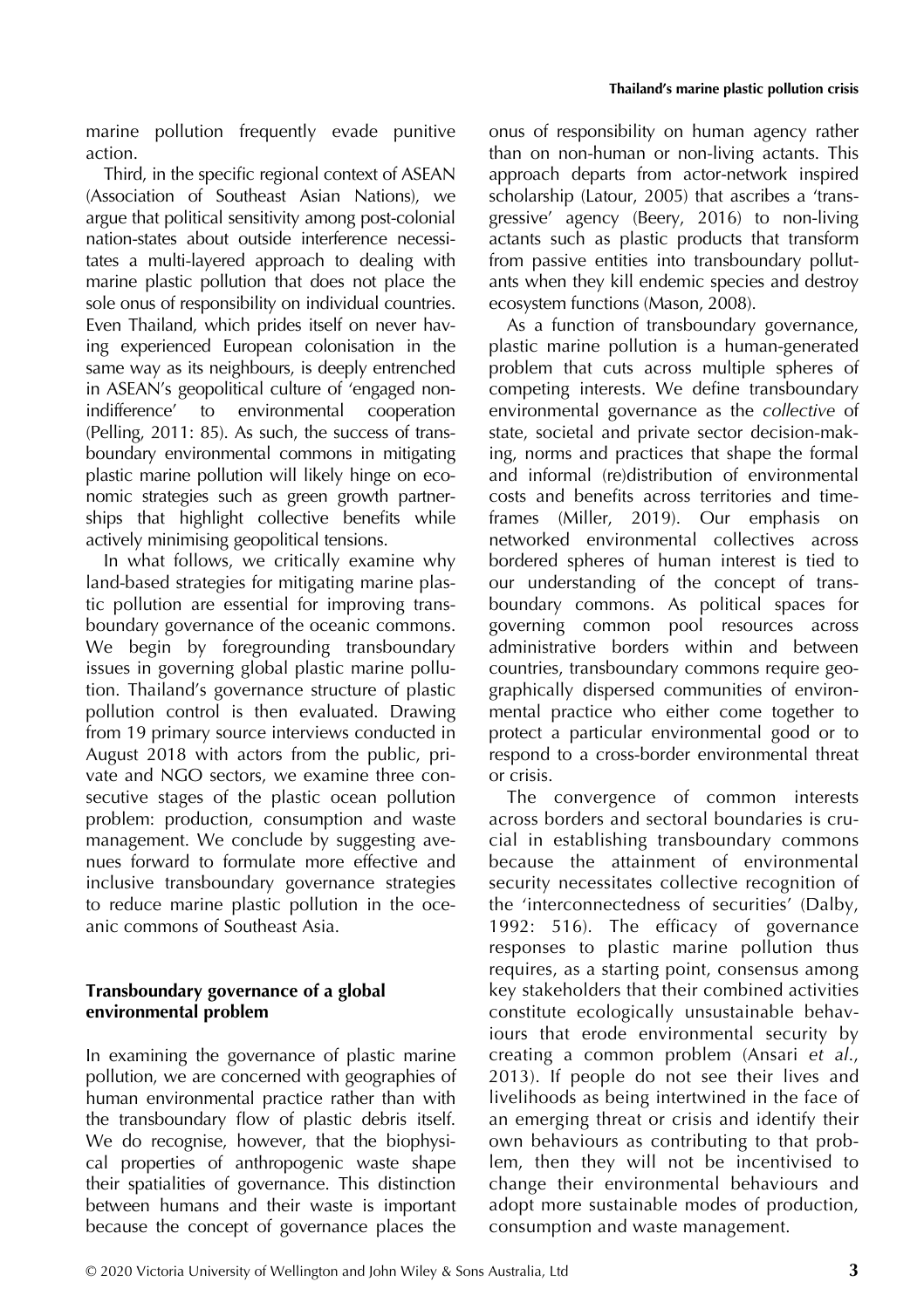Such consensus about the underlying causalities, drivers and remedies for plastic marine pollution is currently lacking at all organisational levels of environmental governance. At the international level, the introduction in 1982 of the United Nations Convention on the Law of the Sea (UNCLOS) aimed to establish a legal framework to protect and preserve the marine environment, but it does not sufficiently address the key sources, types, and entry points of marine pollution. Nor does UNCLOS or any other international legislation properly acknowledge the terrestrial origins of the vast majority of plastic waste (Landon-Lane, 2018). In the absence of legally binding mechanisms to reduce global plastic production and consumption and increase recycling among land-based governance systems, international institutions such as UNCLOS and the non-binding Honolulu Strategy merely act as 'dialogue forums' (Dauvergne, 2018). Ethical consumer norms and cultures are neither strong nor comprehensive enough in their current form to offset these deficits in international law (Dauvergne, 2018; Landon-Lane, 2018). Moreover, the plastic industry has been effective in pushing back against policies that seek to curb plastic consumption (Clapp and Swanston, 2009) by investing in marketing strategies aimed at convincing consumers to take responsibility for their own waste (Fuhr and Patton, 2019). The governance of plastic pollution is thus fragmented both horizontally – between sectors and product lines – as well as vertically, with loopholes and limited implementation at all organisational levels (Dauvergne, 2018).

At the supranational or regional level of governance among blocs of nation-states, there has been some success in coordinating transboundary governance efforts, but not in Asia. The European Parliament voted in October 2018 to ban single-use plastics (e.g. plastic bags and bottles) by 2021 (Yeginsu, 2018). Caribbean countries have also implemented a Regional Action Plan on Marine Litter Management (Vince and Hardesty, 2018). Across Asia, however, collective action remains limited. In Southeast Asia, home to four of the world's worst six plastic polluting countries – Thailand, Indonesia, the Philippines and Vietnam (Jambeck et al., 2015) – the transboundary terrestrial dimensions of plastic marine pollution

warrant a region-wide response. ASEAN countries agreed in January 2019 to the Bangkok Declaration on Combating Marine Debris in the ASEAN Region, which will serve as a guide to tackle plastic pollution. Yet this document lacks legally binding responsibilities and concrete action plans (Gong, 2019). Its premise on voluntary compliance reflects the 'ASEAN Way', which is grounded in non-interference in the sovereign affairs of ASEAN member countries (Yukawa, 2018).

Given these deficits at the international level and regional levels, there is a need to better understand how national and sub-national processes connect with higher organisational scales of governance and interact across sectors of expertise. Specifically, more domestic political economy analyses are required to reveal 'underlying interests, incentives and institutions that enable or frustrate change' (DFID, 2009: 1). Such political economy studies could help to identify opportunities for policy reform, existing barriers, and ways of addressing obstacles to the adoption of more sustainable ecological behaviours. For instance, at an Inter-Parliamentary Union hearing to plan for the 2017 Ocean Conference, several country representatives stated that they want to address the problem of marine plastic pollution within their borders, but they lacked enforceable legislation and supporting infrastructures to build compliance with sustainability measures across scales and sectors of governance (Borrelle et al., 2017).

# Thailand's contribution to transboundary plastic pollution

# Production and consumption

Thailand's culture of plastic consumption has developed over half a century. In the 1950s, zero micro-plastics were detected in sediment core collected from the Gulf of Thailand, suggesting that the 1960s marked the beginning of the nation-wide transition to plastic consumption (Matsuguma et al., 2017). The scale of plastic consumption in Thailand rapidly increased from 1970s and 1980s alongside the worldwide adoption of single-use plastic bags (Rivers et al., 2017). Previously, Thais had used banana leaves, bamboo, earthenware pots and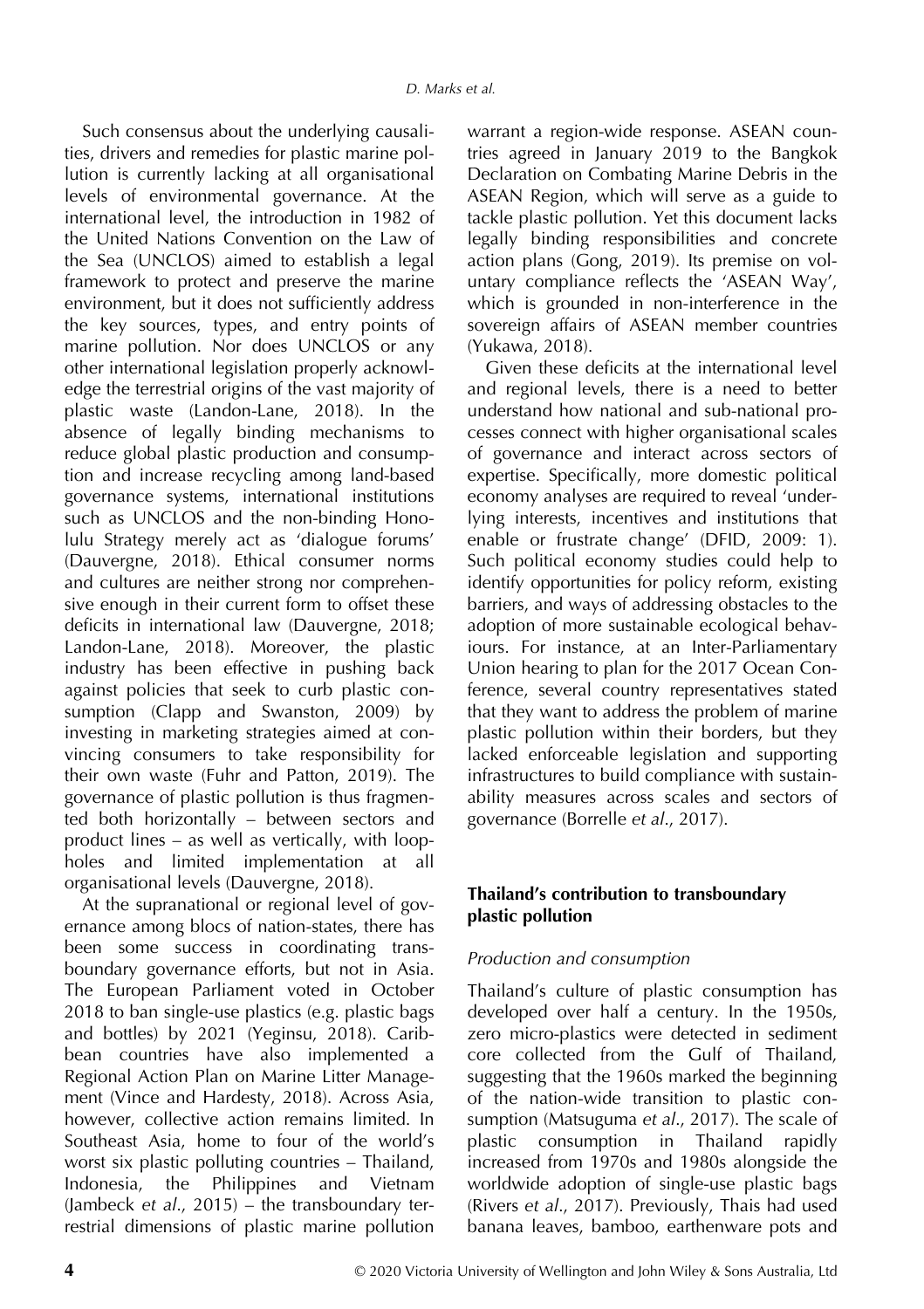tin cans for packaging. By 2017, 41% of plastic products used in Thailand were for packaging (see Fig. 1) (Pollution Control Department (PCD), 2019). As the head of a local NGO observed, 'Natural containers have been replaced by plastic containers' (11).

When Thailand's plastic industry began to develop in the 1960s, it relied on imported resin. By the late 1970s, however, Thailand's petrochemical industry was producing its own plastic resin. In 1996, the country achieved fullintegration of plastic production. Around 70% of Thailand's plastic resin production serves the domestic market while the rest is exported, mainly to other Asian countries (Plastic Industry Club, 2009). Thailand's petrochemical sector is currently the second largest in Southeast Asia and sixteenth in the world (Thailand Investment Review, 2017), with the plastic industry comprising 7% of the country's gross domestic product. As a board member of Thailand's biggest plastic company, PTT Global Chemical Public Company Limited (PTTGC), proclaimed: 'We are one of the top biggest exporters of plastic in the world… There are 200,000 workers in the plastic industry and it supports one million people' (4).

The growth of Thailand's plastic industry has fuelled domestic consumption. By 2015, according to the Plastic Waste Management Plan 2017–2021, Thailand was producing 2.33 million tons of plastic for domestic usage annually (PCD, 2017). With an average individual consumption rate of 40 kg per year, Thailand is the highest per capita plastic consumer in Asia (Corben, 2017). Nationwide, retail stores and



Figure 1. Breakdown of plastic products used in Thailand in 2017 (Pollution Control Department, 2019) [Colour figure can be viewed at [wileyonlinelibrary.com\]](http://wileyonlinelibrary.com)

convenience stores each consume 30% of plastic bags, while open market vendors use the remaining 40% (5). Retailers prefer plastic bags because of their low cost: one kilogram of plastic bags is only 120 baht (US\$3.65) (8). To minimise expenditure, producers make plastic bags using thin resin, necessitating two bags for heavier items (10). Little wonder, then, that plastic has become woven into the social fabric of Thai society. As one Thammasat University Professor explained, 'For the past 20-30 years, anything plastic has become our culture or way of life' (10). A Siam Cement Group senior official added that 'street food is part of our lifestyle and now street food needs plastic' (13).

#### Waste management

Although Japan is a high-producing plastic country, its successful waste management system has kept plastic discharge into marine environments relatively low (Hornyak, 2017). By contrast 80% of Thailand's marine plastic pollution is linked to land-based waste that is inefficiently managed (8, 16). According to the PCD, which is under the Ministry of Natural Resources and Environment (MONRE), in 2016 some 26% of 1.3 million tons of garbage generated by Thailand's 23 coastal provinces washed into the ocean (Thai PBS, 2018). A 2017 study by Thailand's Department of Coastal and Marine Resources disaggregated this land-based marine plastic debris into contents comprising 24% plastic bags, 20% plastic bottles, 18% glass bottles, 12% polystyrene foam, 10% plastic wraps, 6% plastic caps, 5% plastic straws and 5% cigarette butts (Department of Coastal and Marine Resources, 2017).

A nationwide culture of littering underscores this problem. Whilst illegal, waste disposal in or around drainage canals, rivers and the ocean remains commonplace (1, 4, 11). An official of Rangsit Municipality near Bangkok admitted that in her city, 'some people lack awareness and throw away plastic bags into waterways' (15). Additionally, an unknown number of ships secretly dump their waste into the ocean (11). One interviewee blamed poor law enforcement, claiming that 'police are not strict about littering. Officers are a bit timid to confront those who litter' (4). Although many tourists litter on beaches, police officers are said to be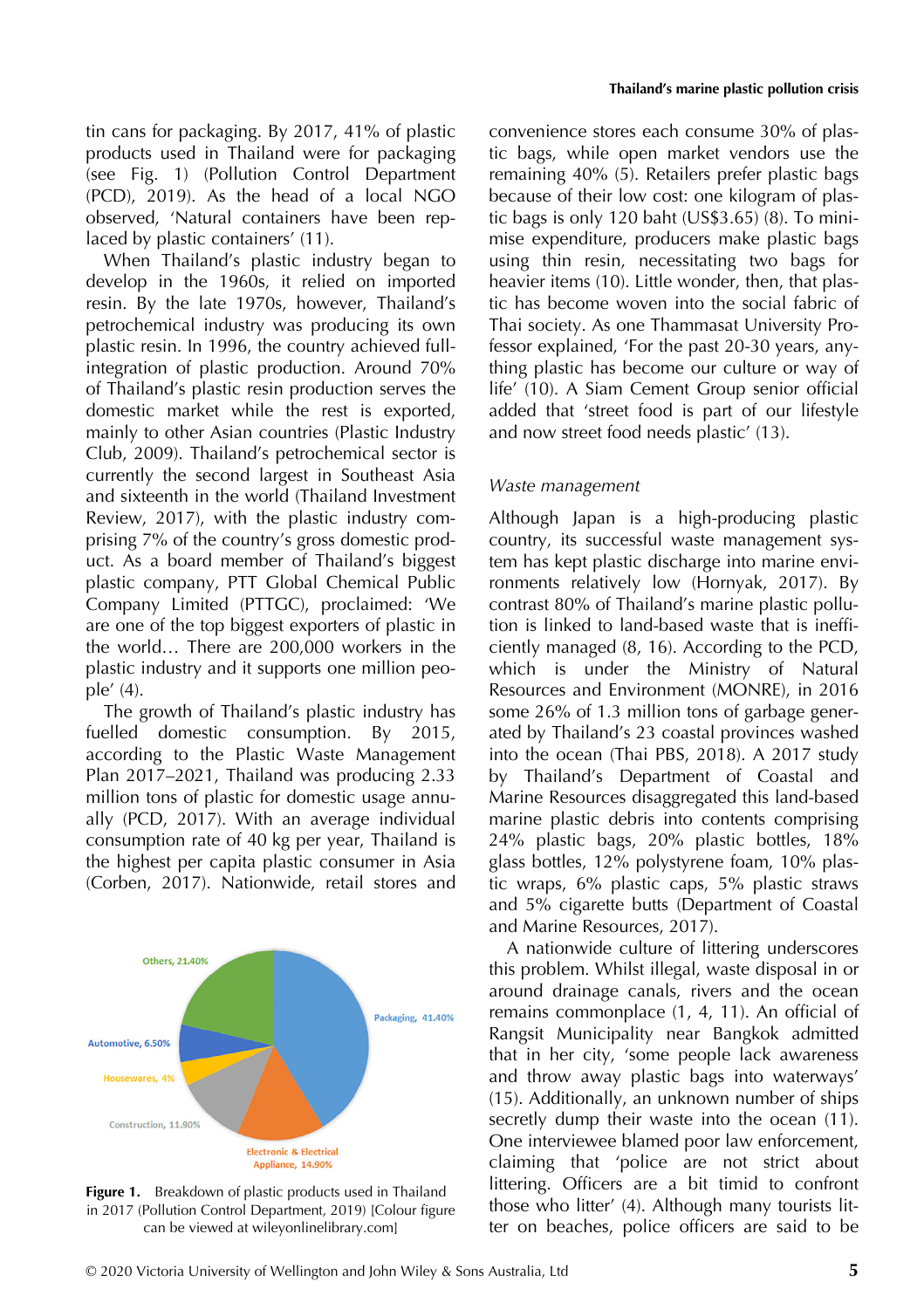reluctant to issue fines because of their importance to the national economy (5, 8, 11). As a local NGO official explained, 'Convenience is a priority to service tourists' (11).

There is currently no civic culture to support the sorting and cleaning of plastic waste. The head of the Thai Plastic Club lamented that 'if Thais were taught properly like the Germans and Japanese, they would separate and clean their waste' (9). The head of Chulalongkorn University's Zero Waste programme agreed that 'waste separation should be the duty of everybody, not only the local government. The perception is not yet there' (12). Condominium management systems exacerbate this problem by not providing recycling stations to separate different items (9, 10). Most used plastic packaging is contaminated by food remnants, making it too timeconsuming and costly for waste pickers to invest in cleaning and recycling (17). Consequently, the overwhelming majority of plastic packaging is directly sent to waste sites; in 2017 only 25% of Thailand's plastic waste was recycled (PCD, 2018; see also Rujivanarom, 2018b).

At the community and household scales, inadequate waste management infrastructure fuels the plastic pollution problem. Rubbish bins are often too small, uncovered and infrequently collected. In floods and heavy rain, litter spills out of waste bags and enters waterways (10, 14). For example, a survey of Maka Sarakham Municipality in northeast Thailand revealed that 65% of garbage bins constituted uncovered baskets (Yukalang et al., 2017a, 2017b). This 'representative example of many local governments in Thailand' (Yukalang et al., 2017a, 2017b: 1) highlights the way in which faulty or inadequate rubbish bins severely impede effective waste management. Local governments tend not to replace stolen curb-side rubbish bins or if residents complain that they are unsightly and smelly. As a result, black plastic waste bags without bins are frequently left on curbs for dump trucks to collect, which leak into open drains, canals and rivers when waste pickers or animals tear them apart or they overflow (Yukalang et al., 2017a, 2017b). After dump truck workers collect waste from residential areas, informal sector waste pickers only extract valuable products that they can sell to recycling companies, such as high-quality plastic products. As a result, items like single-use plastic bags and other low-value

items such as straws and cups are not typically collected by waste pickers (17). In recent years, Thailand has also been importing plastic waste, which is generally sent to recycling factories or incinerators for conversion into energy. While most of Thailand's plastic waste imports are processed by recycling factories, there is substantial leftover residue that contributes to the country's marine plastic pollution (4). Moreover, since January 2018, when China stopped importing plastic waste as part of its 'National Sword' policy, Thailand, like other countries in East and Southeast Asia, struggled to expand its domestic capacity to keep pace with surging waste imports that China once absorbed (Chantanusornsiri, 2018). In 2018 alone, Thailand received 481 000 tons of plastic waste imports, compared with 70 000 tons in 2016 (Macan-Markar, 2019).

With Thailand's waste disposal facilities critically unprepared to deal with burgeoning volumes of plastic scrap, it has been estimated that around 70% of the country's waste is mismanaged (5). In 2018, the PCD estimated that of 27.8 million tons of solid waste generated, 39% was properly disposed, 34% utilised (for recycling, producing animal feed and fertiliser), and 27% improperly disposed, including via open dumping (PCD, 2019). As of 2018, Thailand had 2764 operating waste disposal sites, of which 647 were properly implemented and 2117 were deemed faulty (PCD, 2019). According to the head of an international NGO working on marine plastics, 'most landfills [in Thailand] are insecure and very simple dump sites. Since they are not well-managed, waste will leak into canals and onto beaches' (14). For example, in 2017, when Southern Thailand experienced heavy flooding, a lot of plastic debris washed into the sea (1). Yet even under normal weather conditions, there is no government agency, private company or civil society organisation actively invested in cleaning the country's waterways to prevent debris from oozing into the ocean (1).

# Public awareness of a more-than-national problem

Public awareness of Thailand's terrestrial contributions to marine plastic pollution rose to the political fore in 2011 in the aftermath of major floods (Marks, 2015). It was during this period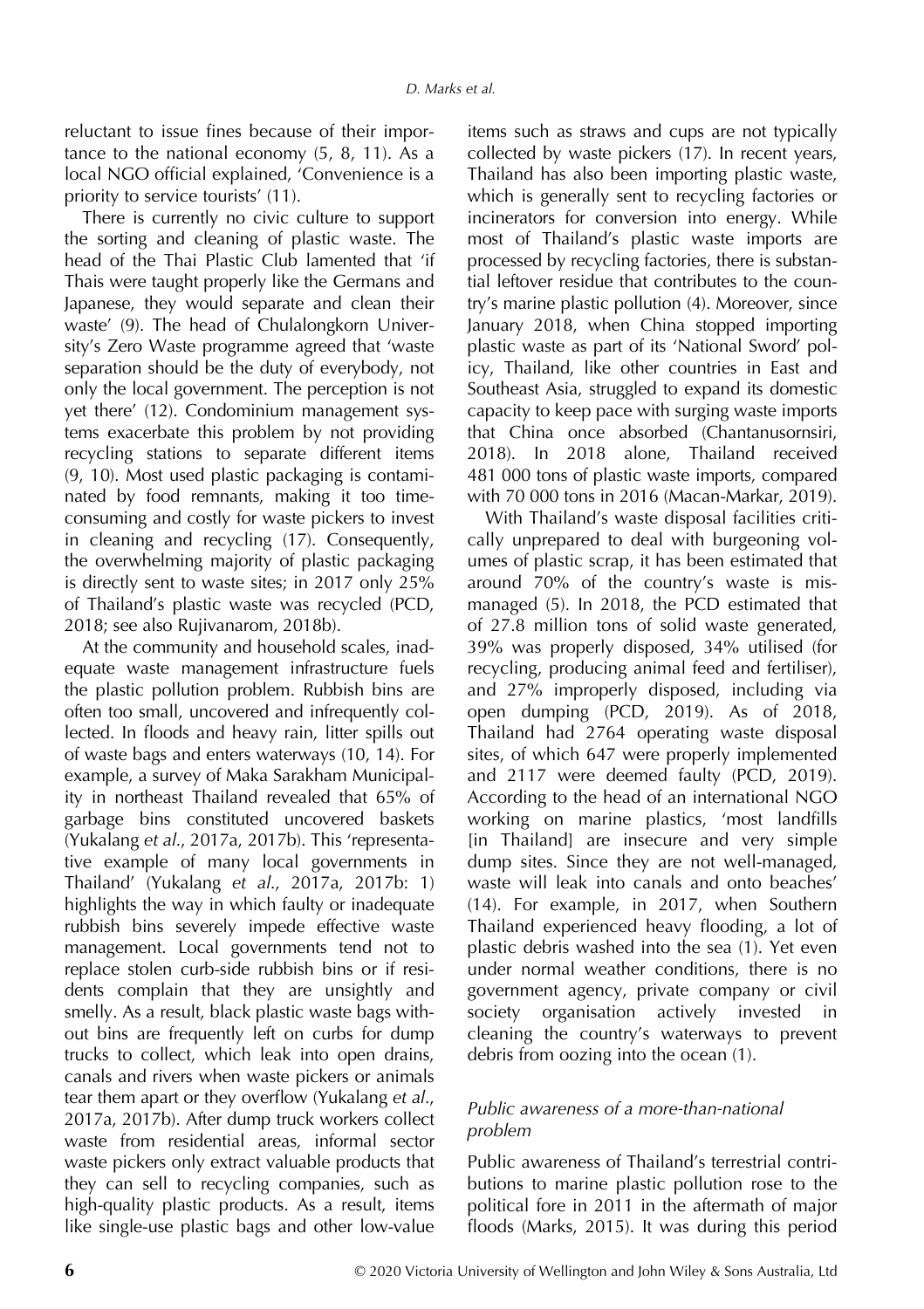that Thai citizens 'found many plastic bags in our drainage systems' (10). Additionally, 2011 marked the entry of plastic into the United Nations General Assembly agenda (2). Awareness of the transboundary nature of Thailand's marine plastic problem was further heightened by the publication of two reports (Jambeck et al., 2015; Ocean Conservancy and McKinsey Centre for Business and the Environment, 2015) which ranked Thailand among the world's worst ocean polluters. Then in 2017, a series of garbage islands, measuring over a kilometre in diameter, were discovered off the coast of southern Thailand floating toward major tourist resorts (Satyaem, 2017). Adding to this negative publicity, the global media spotlight in 2018 on the death of a pilot whale by plastic ingestion in Songkhla province prompted Thai Prime Minister Prayuth Chan-O-Cha to declare waste management a national priority and appeal to Thai citizens to lead more eco-friendly lifestyles (Styllis, 2018). As a National Reform Committee member noted, 'compared to a few years ago, there is more awareness of this issue [marine plastic pollution]. The whale story had a big impact. Also so did our high ranking as a marine plastic polluting country' (4).

Spurred by international and domestic pressure in intergovernmental events such as the Asia-Europe Meeting, Thailand's military government, led by Prime Minister Prayuth Chan-O-Cha, introduced a suite of programmes aimed at reducing plastic marine pollution (4, 5). In 2017, the government established the National Reform Committee with 11 sub-committees, including one on plastic waste management. The PCD also drafted the 5-year Plastic Waste Management Plan (2017–2021), which, in 2018, led to bans on cigarette smoking on 24 popular beaches (Reuters, 2018) and plastic bag use and Styrofoam containers in national marine parks (Bangkok Post, 2018). Also in 2018, the government worked in partnership with retailers to eliminate an additional layer of plastic covering plastic bottle caps (Rujivanarom, 2018a). Following China's lead in banning plastic waste imports, and unable to cope with its own surplus, the Thai government further pledged to ban plastic waste imports by 2021 (Zein, 2018). Finally, the aforementioned Sub-Committee on Plastic Waste Management,

chaired by MONRE, developed a 20-year Plastic Waste Action Plan in January 2018. This sub-committee, comprising private sector representatives but no environmental NGOs or civil society actors, resolved to ban seven types of single-use plastics. Three products, namely micro beads, cap seal, oxo-degradable plastics are scheduled to be banned in 2019 while Styrofoam containers, thin plastic carrier bags (less than 36 μm), plastic straws and plastic cups are scheduled to cease production in 2022 (Wipatayotin, 2018). However, at the time of writing, no detailed implementation of the plan has been announced, raising questions about the willingness and ability of policymakers to meet these deadlines.

Government-led plastic reduction measures tend to focus on voluntary lifestyle choices rather than legal reforms. As part of its public awareness campaign, MONRE directed the Department of Environment Quality Promotion (DEQP) to launch targeted programmes encouraging Thai citizens to use less plastic for their collective health and well-being. DEQP officials and their recruited volunteers have visited wet markets to dissuade vendors from selling singleuse plastic bags by encouraging them to switch to recyclable bags. They have also conducted social media campaigns on Facebook and other online platforms (6).

Several interviewees agreed, however, that it is difficult to convert to recycled plastic when 'the government initiatives are mostly voluntary programmes, just campaigns' (quote from 14; also 2, 5, 11). A PCD official conceded that in the absence of enforceable environmental regulations, supporting infrastructure and compliance incentives, 'all of these campaigns are not very effective' (5). The head of a local NGO complained that the government's 'plan promotes reduction of plastic usage but has no mandatory regulations. Thailand hasn't taken any strong measures… This is quite different from other Asian countries, such as China and Bangladesh' (11). For these reasons, a number of interviewees believed a tax on single-use plastic consumption and institutional changes to Thailand's waste management system are needed. The following sections will explore the key obstacles and challenges to enacting these more substantive reforms.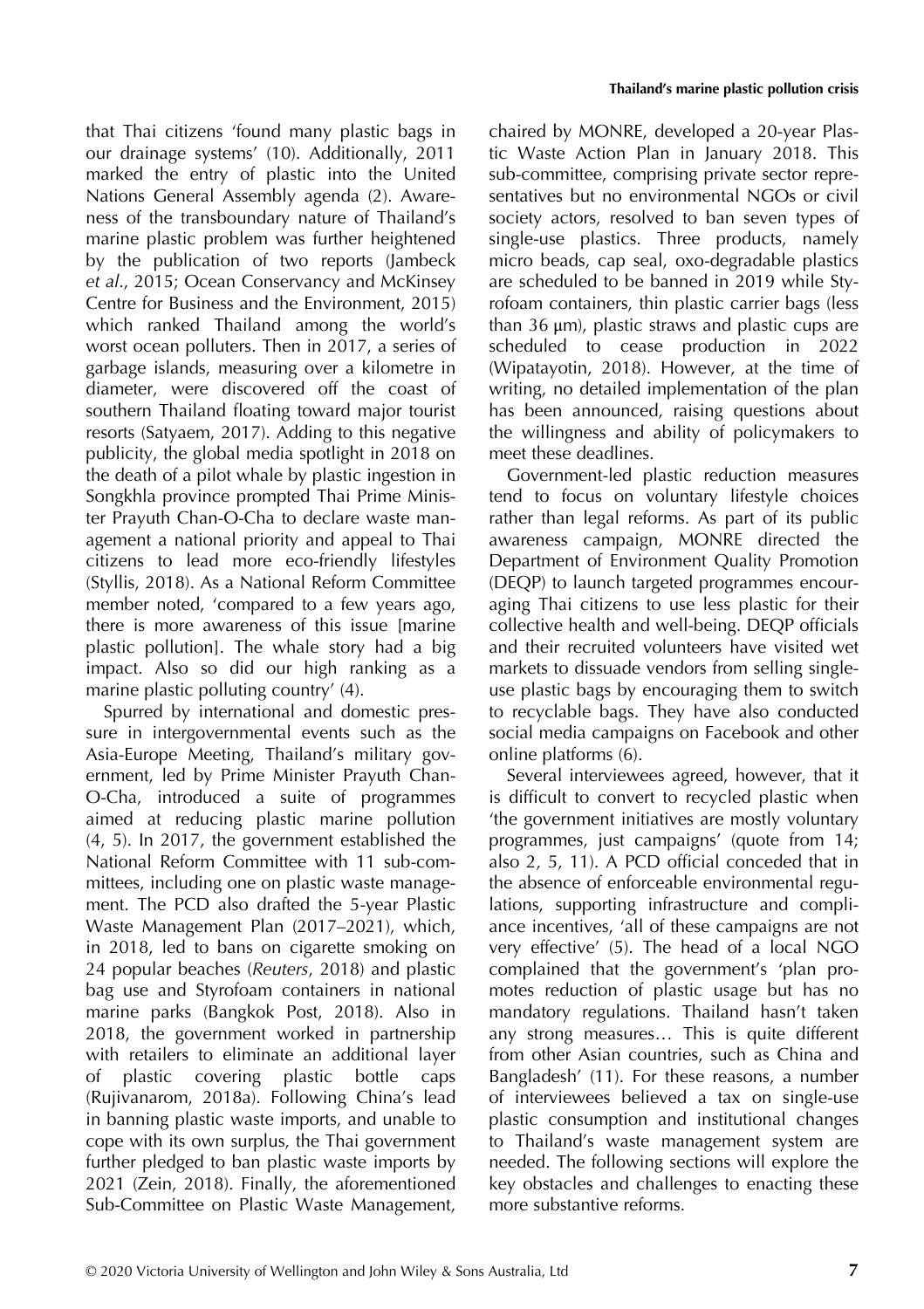#### Barriers to change

In this section, we examine three major barriers that are currently preventing Thailand's government, private sector and citizens from collaboratively engaging in activities necessary to reduce marine plastic pollution. These barriers can be broadly summarized as: (i) insufficient incentives to enact political change; (ii) scalar disconnects in waste management; and (iii) inadequate civil society and private sector ownership over plastic waste reduction. As the Thai state cannot single-handedly change corporate and consumer behaviours, norms and cultures, we argue that multi-stakeholder efforts across organizational scales of governance and administrative boundaries are needed to comprehensively address each of the barriers described in turn below.

Insufficient incentives to reduce single-use plastic bag usage. As of December 2018, 27 countries worldwide had banned single-use plastic bags, while 30 more countries charged fees for plastic consumption (Anzilotti, 2018). While our Thai interviewees did not advocate a total ban on single-use plastics, many agreed that a tax might discourage overuse. In the United Kingdom, this policy has proven successful: the concentration of plastic bags in surrounding seas dropped significantly after a levy of five pence (US\$0.06) per bag was imposed in 2015 (BBC, 2018). A majority of Thais supported this policy; a December 2017 opinion poll of 2000 Thais revealed that 60% of respondents were willing to pay a plastic bag fee of one baht (US \$0.03) (ERTC Network, 2018). Based on this poll, a team of researchers proposed to the government that it should charge consumers two to three baht per single-use plastic bag (10).

Yet to date, Thailand's military government has resisted imposing a plastic tax, preferring the less confrontational vehicle of civic volunteerism to reform Thailand's consumer culture. In part, this approach is designed to shore up popular support for the pro-military conservative Palang Pracharat (People's State Power Party), which prioritises economic growth over environmental reforms. One senior member of the National Reform Committee claimed that the former Minister of Natural Resources and Environment, General Surasak Karnjanarat, 'did

not move on this. Most sectors in Thailand use plastic bags… If this policy came into effect, he would be scared of voters' (7). Another member of the committee concurred that 'the Thai government are afraid of the people, especially now that we have Facebook. They can shout to the government' (4). Taking a longer-term view, a Thammasat professor explained that not only the military government's party, but 'all Thai political parties have never had major environmental policies in their campaigns' (2).

The Thai government is also reluctant to introduce a plastic tax because of its historically close relationship with the powerful petrochemicals industry. This public-private partnership involves a delicate balancing act between protecting the industry's growth imperative on the one hand, while responding to international and domestic pressure to reduce Thailand's ecological footprint on the other hand. These boundaries between government and big business are frequently blurred and overlap. For instance, Thailand's biggest plastic producer, PTT Global Chemical Public Company Limited (PTTGC), is a state-owned enterprise (10). Since assuming power in May 2014, the Prayuth government has enacted a number of policies and made decisions which 'reflected its close relationship with big business' (Kongkirati and Kanchoochat, 2018: 20).

The goal of this mutually beneficial relationship is to maintain the status quo by protecting investments and expanding production while at the same time minimizing transboundary flows of environmental harm generated by petrochemical companies. We saw this at the global scale in 2019 when the plastics industry invested US\$1 billion into an Alliance to End Plastic Waste as a means of protecting its US \$20 billion investments in expanded production for the next 5 years (Fuhr and Patton, 2019). Similarly, at the national scale in Thailand, the PTTGC has invested in sustainable business strategies aimed at 'Making life more OK with bioplastics' derived from biodegradable sugarcane, cassava and corn (GC News, 2019a). PTTGC and other petrochemical companies such as SCG Plastics Co. Ltd., Thailand's second biggest plastics producer, have promoted their corporate social responsibility commitments within an eco-industry framework. PTTGC even claims to be involved in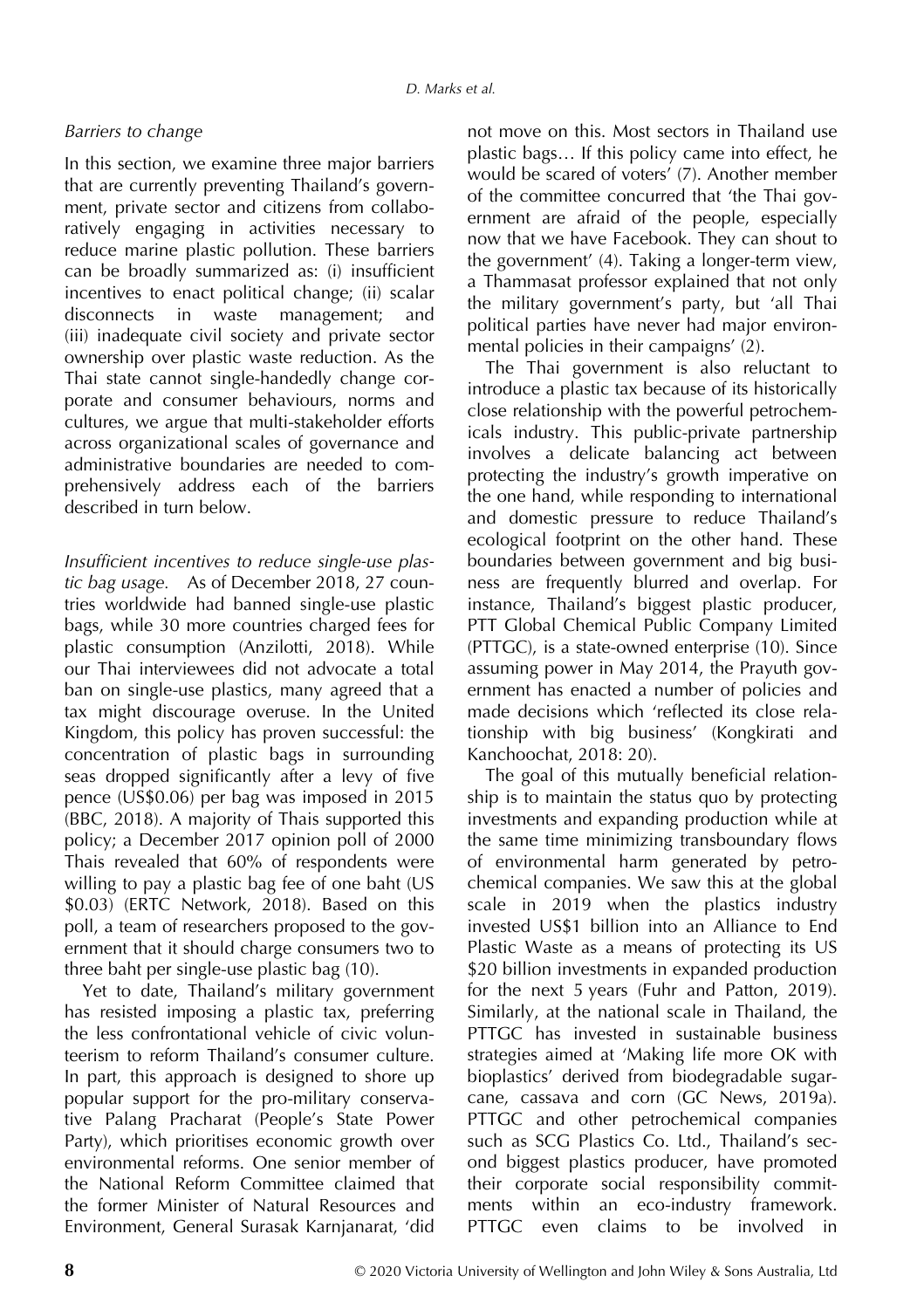'upcycling' ocean plastic by removing and recycling plastic before it can reach marine environments and landfills (GC News, 2017). Not only is this physically impossible because PTTGC's production rates far exceed its contributions to sustainable waste management, but the concept of upcycling has attracted criticism for delaying the inevitable path of plastic to the sea rather than closing the loop on industrial cycles (Phipps, 2018).

Plastic producers are powerful, with strong connections and lobbyists who promote their interests to governments. Chemical process industries are adept at competitively benchmarking their corporate responsibility and environmental performance against a wide variety of global sustainability indices that are 'not data-driven, but rather more check-list oriented' (Cobb et al., 2007). They win public acceptance by incorporating sustainability concepts into open access sustainability reports that highlight their commitment to strategic sustainability goals. Their lobbyists convince government officials to protect industry interests in closed door meetings that later translate into legislative choices and policy programmes geared toward waste management practices which pose no real threat to plastic production. According to several interviewees, lobbyists have convinced Thai government authorities that a plastic tax would be ineffective and too radical. In 2010, for instance, when Prime Minister Abhisit Vejjajiva (2008–2011) sought to initiate a packaging tax, he faced strong opposition from the Federation of Thai Industries, which eventually blocked the proposed tax (17; Kongrut, 2010). As one interviewee pointed out, 'the government has to listen to industries before it takes any action' (2). Another added that 'the petrochemicals industry is quite influential and connected to big politicians' (14).

With political will lacking to legislate environmental reforms, a broader cultural shift is needed that goes well beyond project-based solutions. Transboundary publics could help to fill formal policy gaps by challenging ecologically unsustainable behaviours through ethical forms of consumerism, sustainable packaging innovations and investments in waste management infrastructures. Although a plastic tax may encourage a collective reduction in plastic consumption, as occurred in the United Kingdom, the current climate of Thai national politics remains too bound up with plastic industry

interests. Moreover, such a tax should only constitute part of a more comprehensive solution that includes efforts to cultivate a shift in environmental consciousness among Thai citizens. Without such a cultural shift, Thailand's increasingly urban middle class consumers may perceive the cost of plastic bags to be minimal compared with the cost of items purchased (Rucktum et al., 2016). A concurrent legislative shift is also required to curb the excesses of the plastic industry itself, without which, the production of plastic will continue to transform into anthropogenic waste that flows into the sea.

Scalar disconnects in waste management. As described earlier in this article, waste management reforms in Thailand are mired by institutional, legal, economic and social challenges. There are scalar disconnects between decisionmakers in Bangkok and bodies for implementing waste management in cities, neighbourhoods and households across urban and rural Thailand. In the absence of political will to reduce the pace and scale of plastic production, these scalar disconnects become ever more pronounced as government education campaigns and corporate investments into recycling processes are piecemeal and ineffective except on a small scale.

At the community and household levels, the national government's push to promote waste separation is ineffective because most local governments lack sufficient resources to invest into infrastructure and community-level activities around the reduction, reuse and recycling of plastic litter. For example, the Bangkok Metropolitan Administration allocates a far greater portion of its annual budget to the collection and disposal of general waste (six million baht or US\$189,000 per year) than it does to recycling, reducing and separating waste (50 000 baht, or US\$1,572) (Vassanadumrongdee, 2018). Households have little motivation to separate their waste due to the widespread perception that dump trucks simply consolidate collected waste (11), so they believe that their efforts will be in vain (Vassanadumrongdee and Kittipongvises, 2018).

This public perception is well founded as Thailand's waste management system is illequipped to recycle plastic. Neither municipal authorities nor private companies earn money from recycling. Instead, they allow informal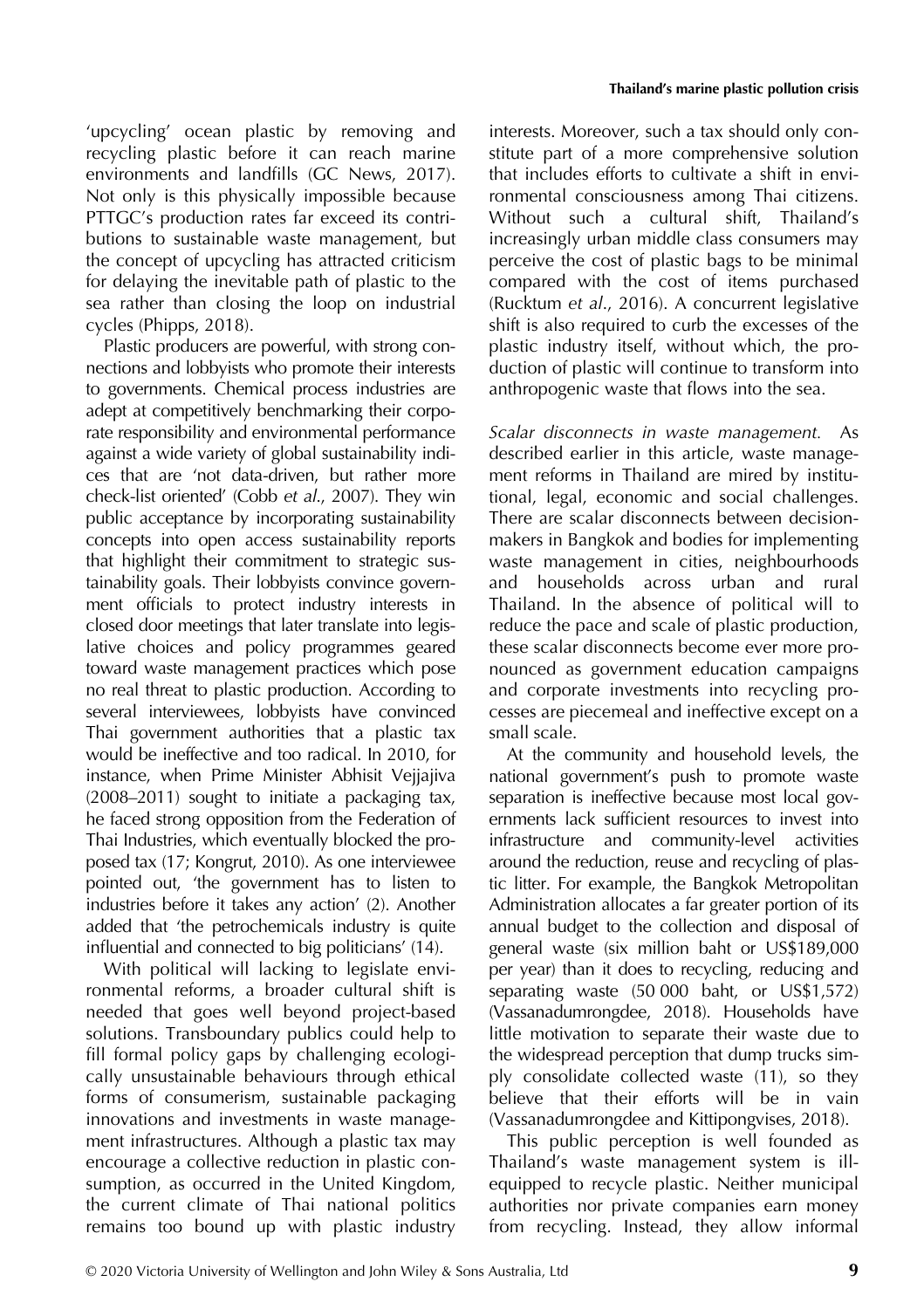waste pickers to do the dirty work of sorting high-value materials obtained from trucks, transfer stations and dump sites, which they then sell to recycling companies. Sometimes, local government officials illegally charge waste pickers to obtain access to dump sites. As it is too costly for waste pickers to clean extracted materials, they only collect uncontaminated items and not low-value plastic bags or straws (9, 11, 17).

The Department of Local Administration under the Ministry of Interior (MoI) is officially responsible for public waste collection and disposal. Yet local governments have limited budgets, inadequate institutional capacity and little expertise in waste management (5). Unlike Japan, the Thai government does not have a coordinating national-level waste management agency (5, 8, 10). A senior PCD official explained that 'some municipalities just a dig hole and the waste goes everywhere. The system is like a time bomb. We need to improve it' (5). Other municipal governments outsource garbage collection and disposal to private companies whose profits derive from the volume of debris collected and not from the separation or reduction of plastic waste (9). Several local politicians own these private waste management companies (10, 14, 17). Although waste management ranks low on the Department of Local Administration's list of priorities, it does not want to cede any authority to the PCD that would involve forfeiting a portion of its budget (7). As one interviewee put it, 'it is about politics between MoI and MONRE' (7). A senior member of the government's National Reform Committee on Marine Debris agreed that 'the overall picture is quite bleak' (7). Although several interviewees and the PCD have called for a new comprehensive waste management law, the latter has been unable to make headway due to its marginal position in government (5, 11, 12, 14).

Limited public and private sector buy-in. In the absence of enforceable legislation and punitive mechanisms to compel more sustainable plastic use, the Thai government has actively encouraged voluntary civic and private sector participation to tackle plastic marine pollution. Yet neither the business sector nor civil society organisations have been granted any real sense of ownership over the process of reducing

plastic pollution. Communal activities around scrap-to-craft recycling, clean city or neighbourhood awards programmes and public education activities could provide participatory pathways through which to encourage wider buy-in from businesses and ordinary citizens. However, according to all interviewees, no substantive efforts have been made to facilitate collaborative environmental activities across sectoral or administrative boundaries.

Only a small, privileged segment of Thailand's population has been visibly active in reducing single-use plastic consumption. According to the head of an international NGO, 'the upper-middle class have made changes. They use social media and Instagram to show that they use Tupperware' (14). The Facebook group, Greenery Challenge, boasts over 10 000 members comprising mainly middle-class educated urban people who want to reduce their daily waste (12). Yet these relatively affluent citizens possess greater purchasing power and tend to generate bigger ecological footprints than people from lower socioeconomic groups. With time-consuming waste separation and recycling efforts concentrated among an elite minority, all interviewees agreed that more socially and economically inclusive campaigns are needed to encourage systemic change. A member of the government's National Reform Committee explained that 'outside of Bangkok there is not much awareness. A lot of marine debris comes from rivers upstream. We need to raise awareness of those who live near the river' (1). Public awareness alone is unlikely to translate into more ecologically sustainable practices among poor riverine communities, however, unless they are provided with incentivized opportunities and time-saving alternatives to transform existing uses of plastic.

In the private sector, plastic reduction efforts have operated on a small scale compared with Europe, but are slowly gaining momentum as businesses seek to capitalize on the commercial advantage of selling environmentally friendly products. In 2017, an Asia-wide consumer survey found that 67.6% of participants in Thailand preferred to buy from businesses perceived as ethical (Koh, 2017), reflecting both the changing values of Thailand's growing urban middle classes who are prepared to pay premiums associated with sustainable goods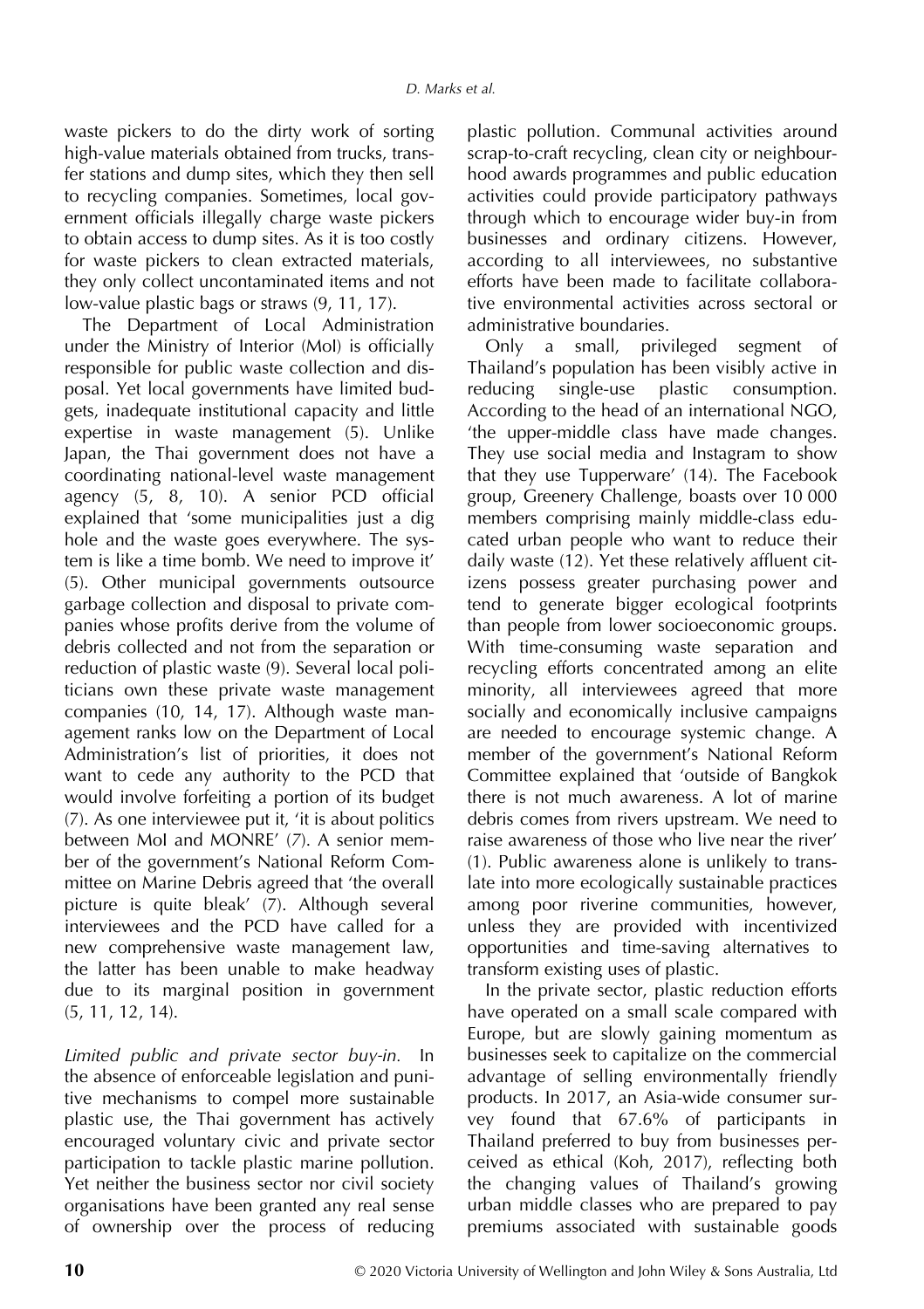and their negative perceptions about unsustainable growth. Despite this trend towards ethical consumerism, the greening of Thailand's economy remains focused on niche products rather than broad-based environmental achievements. Most Thai retailers are reluctant to charge customers for plastic bags due to fear of losing business to their competitors, although a number of interviewees said they would welcome a government tax (2, 3, 9). Yet the viability of such a plastic tax has also been questioned, with one survey finding that middle class Thai shoppers are likely to treat the cost of plastic bags as insignificant compared with the cost of goods purchased. This suggests that any plastic tariff would need to be couched in more comprehensive sustainability narratives around ethical consumerism in order to succeed (Rucktum et al., 2016).

The more radical solution of banning plastic entirely has only been taken up by a minority of retailers. Makro, IKEA and Decathlon have stopped using plastic bags in their Thai outlets. In July 2019, the Mall Group, a large mall operator, started charging customers 1 Baht per bag (Coconuts Bangkok, 2019). Additionally, in September 2019, 26 companies, including retail giants, such as CP All (owner of 7–11 retail stores), and Big C Supercentre, plastic manufacturers, such as PTT, and department stores, including the Central Group and Mall Group, agreed that from January 2020, they will stop handing out single-use plastic bags to customers for free. However, details of their plans, such as whether they will completely ban plastic bags or instead will charge customers for them, as well as how stringently the campaign will be followed remain unclear (Wipatayotin, 2019). Further, traditional forms of pre-plastic packaging are slowly returning to find new Thai middle class markets. One local supermarket, Rimping, in the northern city of Chiang Mai, became a social media sensation in April 2019 when it replaced plastic bags with banana leaf packaging. This business strategy proved so popular that Vietnamese supermarkets Lotte Mart (Ho Chi Minh City) and Saigon Coop and Big C (Hanoi) announced that they too would experiment with banana leaves as a packing alternative, with a view to eventually replacing all plastic with leaf packaging nationwide (Liotta and Marsha, 2019).

Despite these initiatives around ethical consumerism, consensus is lacking about the root cause of the plastic marine pollution problem. Reflecting the plastic industry's tendency to focus on the 'wrong end' of the service life of plastic (Fuhr and Patton, 2019), one company executive argued that plastic itself is not the problem, but, rather, Thailand's waste management system needs to become more like that of Japan (13). Plastic producers are understandably reluctant to agree to principles of extended producer responsibility that would hold them accountable for the entire lifecycle of their products. As the head of the Thai Plastic Club lamented, 'Petrochemicals have not spent any part of their profits to teach people how to use plastic properly and correctly and responsibility' (9). To deflect such criticisms, corporations like PTTGC have begun to engage in community outreach activities like its 'Think Cycle Bank' programme, which aims to educate school children about the importance of separating plastics for recycling (GC News, 2019b). However, such programmes only operate on a small scale and are convened too infrequently to offset the transboundary flows of environmental harm generated by plastic production.

To scale up partnerships and programmes aimed at maximizing the service life of plastic, the economically and socially interdependent countries of Southeast Asia would need to recognise that plastic marine pollution cannot be contained within borders or addressed within silos of sectoral expertise. A combination of policies and programmes at the international, regional, national and sub-national scales are required to address the tragedy of the commons that marine plastic pollution has become (Vince and Hardesty, 2018). In this, transboundary publics around ethical consumerism have an important role to play in mobilizing cultural change by sharing information about the collective benefits of minimizing both the production and consumption of plastic products. Networked environmental collectives can also serve as vehicles for building innovations around more sustainable forms of packaging and environmentally efficient waste management services and infrastructures. Without a more holistic and inclusive approach to mitigating the land-based drivers of marine pollution, Thailand and surrounding countries will be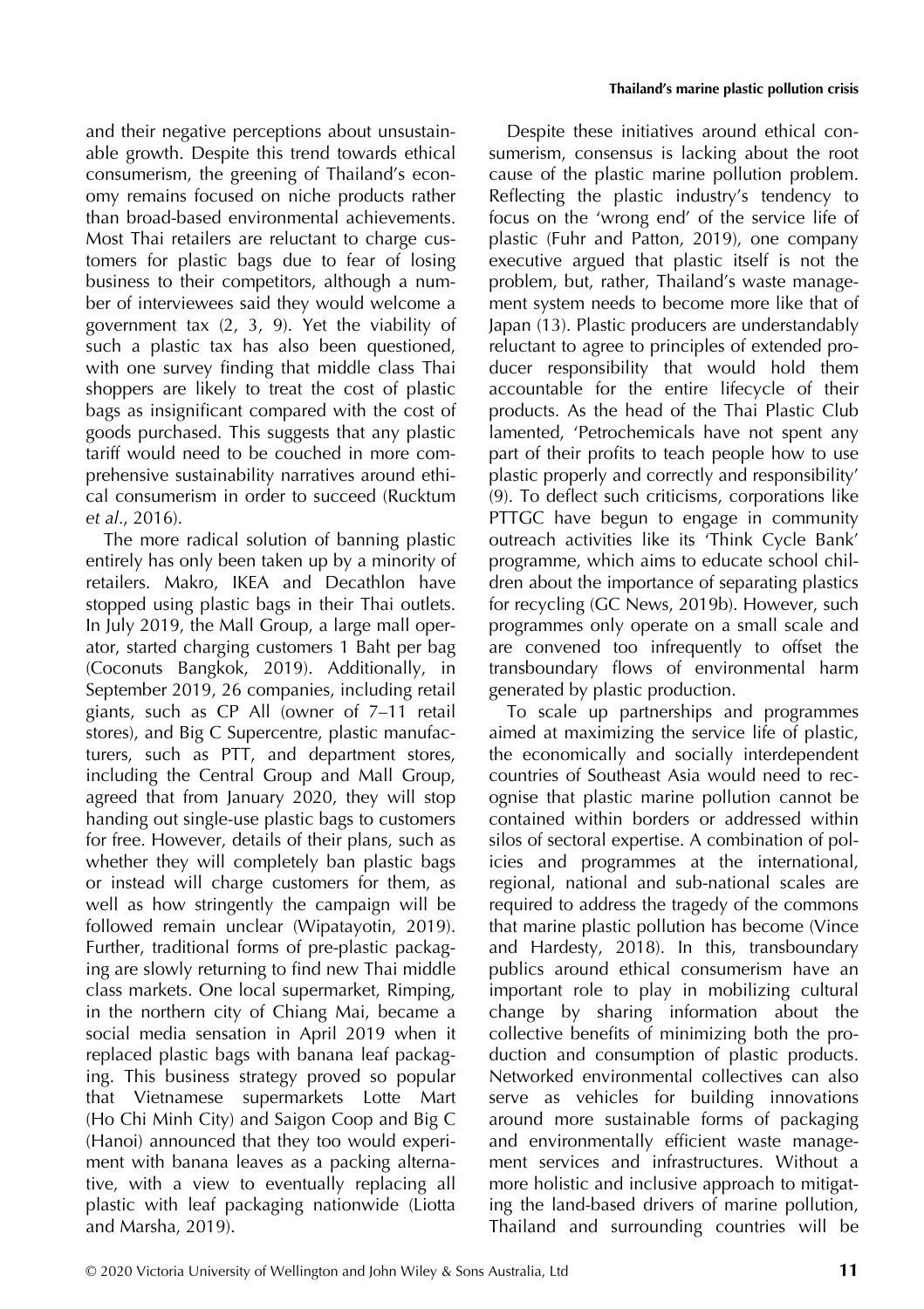unable to stem the tide of plastic waste at different stages in its service cycle.

# Conclusions: navigating a transboundary path forward

Marine plastic pollution is one of today's most serious environmental transboundary problems. The five biggest contributors to this problem are Asian countries, including Thailand. In this article, we have sought to contribute to an ongoing agenda to better understand the diversity of land-based drivers of marine plastic pollution. We have argued that it is important to situate these drivers, who operate in national contexts, within the wider geographies of their transboundary environmental impacts. This is necessary because the world's oceans are governed by non-binding international legislation that is repeatedly transgressed by terrestrial polluters whose actions are rarely interrogated beyond the borders of the countries in which they reside.

Our focus on actors and institutions based in Thailand has directed attention toward the situated processual geographies of plastic production, consumption and waste management that contribute to transboundary pollution of the oceanic commons. The political, socioeconomic and structural barriers we identified that render the service cycle of plastic unsustainable in Thailand are mirrored across the Southeast Asian region. Around 70% of Southeast Asia's human population resides in coastal areas under conditions of intensive urbanisation, industrialisation, fishing and shipping traffic that seriously pollute marine environments and deplete their biodiversity (Todd et al., 2010). While coordinated region-wide responses to Southeast Asia's marine plastic pollution problem are critically needed, supranational and national governance regimes continue to be impeded by low levels of political will, weak legislative and regulatory frameworks, insufficient civic and private sector participation and scalar disconnects between decision-making and policy implementation bodies.

We have argued for a multi-sector, multiscalar approach to governing plastic pollution rather than project-based 'solutions'. Transboundary commons around cross-sectoral

cooperation at different organizational scales might take the form of public–private partnerships, public–public partnerships or hybrid cogovernance arrangements. These relationships may extend horizontally across sub-national and national borders as well as vertically to connect different organisational scales of environmental governance. For example, political room currently exists to start cultivating more sustainable relations between the plastics industry and the Thai government. Plastic producers in Thailand are beginning to follow their European counterparts in moving away from linear business operations and toward a circular economy to extract maximum value from plastic products during their service life. The Thai government could assist this transition by amending existing laws and regulations that currently obstruct the reduction of single-use plastics. Specifically, MONRE could be more proactive in operationalizing Thailand's National Waste Management Act, which incorporates principles of Extended Producer Responsibility, by engaging multiple stakeholders to minimise aggregate waste.

Grassroots environmental collectives can also help to mitigate the transboundary spread of plastic litter. In 2016, when the state-owned Chulalongkorn University launched its Zero Waste Programme, students learned during their orientation week how to reduce plastic consumption, supported by the availability of water refilling stations on campus. Students also quickly adjusted to paying two baht (US\$0.06) for bioplastic cups made from sugarcane and plastic bags purchased from campus shops, including from the Japanese-owned 7-Eleven convenience store. Less than a year after the programme's launch, the number of plastic bags consumed on campus had dropped by 90%, from 132 000 per month down to less than 13 000 bags per month (3).

Political will is generated by these sorts of success stories, which serve as examples of best practice for emulation and replication across borders. From a transboundary governance perspective, political will is crucial to the mobilization of communal activities that change our collective relationship with plastic. When political will is low at the level of the national government and big business, then external pressure from (international) NGOs, financial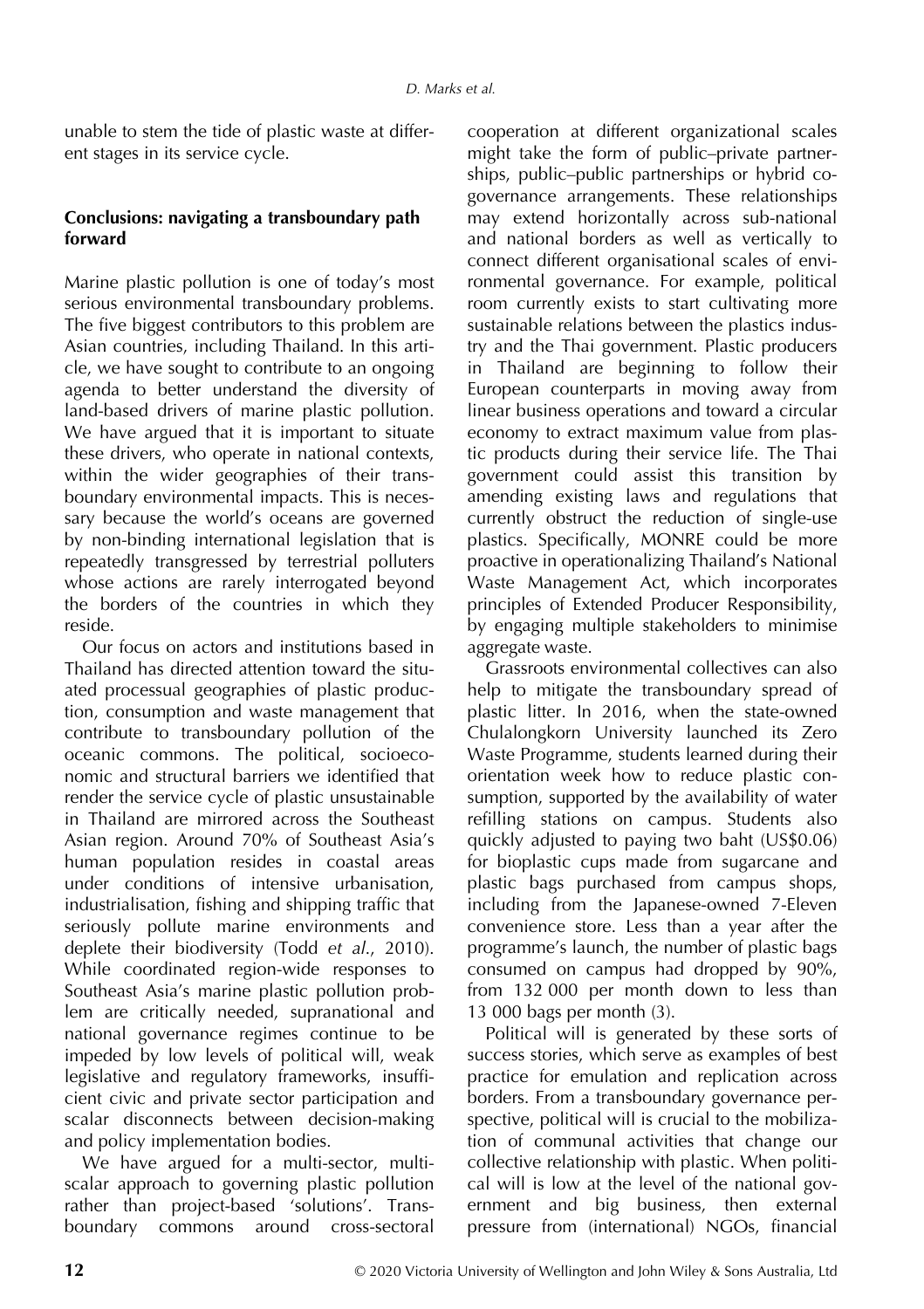institutions, and the mass media can help to turn public opinion toward participatory pathways to environmental reforms. This happened in 2017 when garbage islands off the coast of southern Thailand led to the government's temporary closure of nearby tourist resorts to facilitate coral reef rehabilitation and local waste management reforms, a move that received popular support within and beyond Thailand's borders (Chaolin, 2018). Global media attention in 2018 to the pilot whale that died from ingesting plastic similarly spurred the Thai government to publicly acknowledge the severity of the marine plastic problem, which found echoes in plastic producers' intensified publicity campaigns thereafter about their sustainable business activities.

At the supranational or regional level, ASEAN has an instrumental role to play in supporting civil society, plastic producers, retail businesses and governments across the Southeast Asian region. With its non-interventionist political culture, ASEAN's emphasis on protecting regional common goods through sustainable development strategies is not only palatable but appealing to member countries as it emphasizes collective economic, health and social rewards while avoiding apportioning blame to individual governments. In March 2019, ASEAN's environment ministers took a positive first step to laying the groundwork for such transboundary cooperation by approving in principle the aforementioned Bangkok Declaration (Gong, 2019). While considerable work remains to be done in translating this framework into actionable policies, region-wide consensus about the shared threat posed by marine plastic pollution represents a necessary starting point for thinking through collective forms of policy redress.

A region-wide commitment to reduce marine plastic among ASEAN member countries could open up political space and funding opportunities for diverse actors to make innovative contributions at lower organisational scales of governance. Transboundary commons thus warrant further investigation as an alternative to traditional stateled forms of environmental stewardship because informal, flexible and fluid cross-border arrangements for sharing knowledge, expertise and technologies can help geographically divided communities build capacities and learn from

each other. National governments, too, have much to learn from sectoral innovations at lower scales of governance, just as they do from other countries whose global marine plastic pollution rankings have dropped after undertaking environmental reforms. Understanding marine plastic as an inherently transboundary problem that affects us all 'in common' could facilitate the sort of crossborder structural adjustments that are urgently needed to transform unsustainable terrestrial cultures of plastic production, consumption and waste management.

#### Acknowledgements

We would like to thank Thareerat Laohabut for assisting with the data collection. The second author's contribution was financially supported by the Singapore Ministry of Education Social Science Research Thematic Grant titled 'Sustainable Governance of Transboundary Environmental Commons in Southeast Asia' (MOE 2016-SSRTG-068).

#### References

- Ansari, S., F. Wijen and B. Gray (2013) Constructing a climate change logic: An institutional perspective on the 'tragedy of the commons', Organization Science 24(4): 1014–1040.
- Anzilotti, E. (2018, December 6). 127 Countries Are Now Working to Ban Single-Use Plastic. Retrieved 20 April 2019, from Website: [https://www.fastcompany.com/](https://www.fastcompany.com/90277654/127-countries-are-now-working-to-ban-single-use-plastic) [90277654/127-countries-are-now-working-to-ban-sin](https://www.fastcompany.com/90277654/127-countries-are-now-working-to-ban-single-use-plastic) [gle-use-plastic](https://www.fastcompany.com/90277654/127-countries-are-now-working-to-ban-single-use-plastic)
- Apinanwattanakul, N. (2018, December 7). การเปลี่ยนแปลงของบรรจุภัณฑ์พลาสติกไทย กับโอกาสของผู้ผลิตไทยในกระแสการเ ติบโต. Economic Intelligence Centre (EIC). SCBEIC. Retrieved 29 May 2019, from Website: [https://www.](https://www.scbeic.com/th/detail/product/4905) [scbeic.com/th/detail/product/4905](https://www.scbeic.com/th/detail/product/4905)
- Bangkok Post. (2018, August 7). Dept Readies for Purge of Plastic Waste. Bangkok Post. Retrieved 29 May 2019, from Website: [https://www.bangkokpost.com/news/](https://www.bangkokpost.com/news/general/1517046/dept-readies-for-purge-of-plastic-waste) [general/1517046/dept-readies-for-purge-of-plastic](https://www.bangkokpost.com/news/general/1517046/dept-readies-for-purge-of-plastic-waste)[waste](https://www.bangkokpost.com/news/general/1517046/dept-readies-for-purge-of-plastic-waste)
- BBC. (2018, April 5). Plastic Bag Litter Falls in UK Seas. BBC. Retrieved from Website: [https://www.bbc.com/](https://www.bbc.com/news/science-environment-43658739) [news/science-environment-43658739](https://www.bbc.com/news/science-environment-43658739)
- Beaumont, N.J., M. Aanesen, M.C. Austen et al. (2019) Global ecological, social and economic impacts of marine plastic, Marine Pollution Bulletin 142: 189–195. <https://doi.org/10.1016/j.marpolbul.2019.03.022>
- Beery, J. (2016) Unearthing global natures: Outer space and scalar politics, Political Geography 55: 92–101.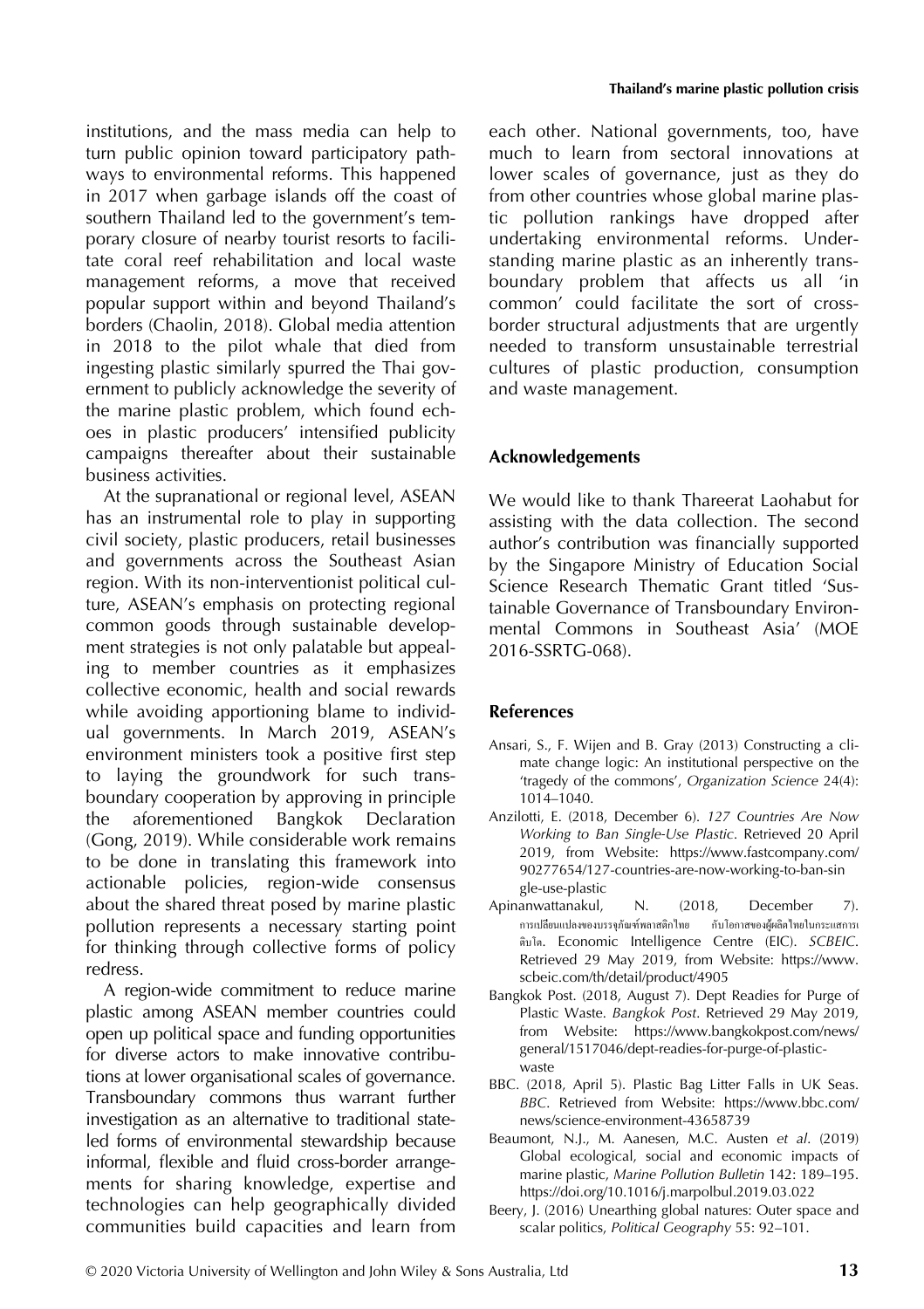- Borrelle, S.B., C.M. Rochman, M. Liboiron et al. (2017) Opinion: Why we need an international agreement on marine plastic pollution, Proceedings of the National Academy of Sciences 114(38): 9994–9997.
- Chantanusornsiri, W. (2018, June 14). Imports of Electronic and Plastic Waste Surge in 2018. Bangkok Post. Retrieved 29 May 2019, from Website: [https://www.](https://www.bangkokpost.com/news/environment/1484749/imports-of-electronic-and-plastic-waste-surge-in-2018) [bangkokpost.com/news/environment/1484749/imports](https://www.bangkokpost.com/news/environment/1484749/imports-of-electronic-and-plastic-waste-surge-in-2018)[of-electronic-and-plastic-waste-surge-in-2018](https://www.bangkokpost.com/news/environment/1484749/imports-of-electronic-and-plastic-waste-surge-in-2018)
- Chaolin, G. (2018, January 10). Koh Tao's Mountain of Garbage to Be Cleared Away. Bangkok Post. Retrieved 29 May 2019, from Website: [https://www.bangkokpost.com/travel/](https://www.bangkokpost.com/travel/1393446/koh-taos-mountain-of-garbage-to-be-cleared-away) [1393446/koh-taos-mountain-of-garbage-to-be-cleared](https://www.bangkokpost.com/travel/1393446/koh-taos-mountain-of-garbage-to-be-cleared-away)[away](https://www.bangkokpost.com/travel/1393446/koh-taos-mountain-of-garbage-to-be-cleared-away)
- Clapp, J. (2012) The rising tide against plastic waste: Unpacking industry attempts to influence the debate, in S. Foote and E. Mazzolini (eds.), Histories of the dustheap: Waste, material cultures, social justice, pp. 199–225. Cambridge, Massachusetts: MIT Press.
- Clapp, J. and L. Swanston (2009) Doing away with plastic shopping bags: International patterns of norm emergence and policy implementation, Environmental Politics 18(3): 315–332.
- Cobb, C., D. Schuster, B. Beloff and D. Tanzil (2007) Benchmarking sustainability, Chemical Engineering Progress 104(6): 38–42.
- Coconuts Bangkok (2019, October 18). Dozens of Thai Malls Pledge to Drop Plastic Bags for 2020. Coconuts. Retrieved 29 May 2019, from Website: [https://](https://coconuts.co/bangkok/news/dozens-of-thai-malls-pledge-to-drop-plastic-bags-for-2020/) [coconuts.co/bangkok/news/dozens-of-thai-malls](https://coconuts.co/bangkok/news/dozens-of-thai-malls-pledge-to-drop-plastic-bags-for-2020/)[pledge-to-drop-plastic-bags-for-2020/](https://coconuts.co/bangkok/news/dozens-of-thai-malls-pledge-to-drop-plastic-bags-for-2020/)
- Corben, R. (2017, June 22). Asia's Booming Plastics Industry Prompts Ocean Pollution Fears. VOA. Retrieved 29 May 2019, from Website: [https://www.voanews.](https://www.voanews.com/a/asia-plastics-industry/3911586.html) [com/a/asia-plastics-industry/3911586.html](https://www.voanews.com/a/asia-plastics-industry/3911586.html)
- Dalby, S. (1992). Ecopolitical discourse: 'environmental security' and political geography. Progress in Human geography, 16(4), 503–522.
- Dauvergne, P. (2018) Why is the global governance of plastic failing the oceans? Global Environmental Change 51: 22–31.
- Department of Coastal and Marine Resources (2017, December 27). ตาราง แสดงข้อมูลปริมาณขยะทะเลในประเทศไทย (ปีงบป ระมาณ 2561). Retrieved 16 January 2019, from Website: <http://tcc.dmcr.go.th/thaicoastalcleanup/report>
- Derraik, J.G. (2002) The pollution of the marine environment by plastic debris: A review, Marine Pollution Bulletin 44(9): 842–852.
- DFID (2009). Political Economy Analysis: How to Note (A DFID Practice Paper). Retrieved 29 May 2019, from Website:<http://www.gsdrc.org/docs/open/PO58.pdf>
- ERTC Network. (2018). Matragangiawkhowng Naiganjatgan Thungplastik.
- Faulder, D. (2018, August 1). Asian Plastic is Choking the World's Oceans. Nikkei Asian Review. Retrieved 29 May 2019, from Website: [https://asia.nikkei.com/](https://asia.nikkei.com/Spotlight/Cover-Story/Asian-plastic-is-choking-the-world-s-oceans) [Spotlight/Cover-Story/Asian-plastic-is-choking-the](https://asia.nikkei.com/Spotlight/Cover-Story/Asian-plastic-is-choking-the-world-s-oceans)[world-s-oceans](https://asia.nikkei.com/Spotlight/Cover-Story/Asian-plastic-is-choking-the-world-s-oceans)
- Fuhr, L., and J. Patton (2019, March 11). Plastic Production is the Problem, and Not Plastic Waste. Irish Examiner. Retrieved 29 May 2019, from Website: [https://www.](https://www.irishexaminer.com/breakingnews/views/analysis/plastic-production-is-the-problem-and-not-plastic-waste-910047.html) [irishexaminer.com/breakingnews/views/analysis/plastic-](https://www.irishexaminer.com/breakingnews/views/analysis/plastic-production-is-the-problem-and-not-plastic-waste-910047.html)

[production-is-the-problem-and-not-plastic-waste-](https://www.irishexaminer.com/breakingnews/views/analysis/plastic-production-is-the-problem-and-not-plastic-waste-910047.html)[910047.html](https://www.irishexaminer.com/breakingnews/views/analysis/plastic-production-is-the-problem-and-not-plastic-waste-910047.html)

- Galappaththi, E.K. and F. Berkes (2015) Drama of the commons in small-scale shrimp aquaculture in northwestern Sri Lanka, International Journal of the Commons 9(1): 347–368.
- GC News (2017, September 1). The 'Upcycling the Oceans, Thailand' Project Has Three Key Organizations: The TAT, PTTGC, and ECOALF Foundation, Joining Together to Address the Problem of Plastic Waste in the Sea at Koh Samet. Retrieved 29 May 2019, from Website: [https://www.pttgcgroup.com/en/updates/press-release/](https://www.pttgcgroup.com/en/updates/press-release/612/the-upcycling-the-oceans-thailand-project-has-three-key-organizations-the-tat-pttgc-and-ecoalf-foundation-joining-together-to-address-the-problem-of-plastic-waste-in-the-sea-at-koh-samet) [612/the-upcycling-the-oceans-thailand-project-has-three](https://www.pttgcgroup.com/en/updates/press-release/612/the-upcycling-the-oceans-thailand-project-has-three-key-organizations-the-tat-pttgc-and-ecoalf-foundation-joining-together-to-address-the-problem-of-plastic-waste-in-the-sea-at-koh-samet)[key-organizations-the-tat-pttgc-and-ecoalf-foundation](https://www.pttgcgroup.com/en/updates/press-release/612/the-upcycling-the-oceans-thailand-project-has-three-key-organizations-the-tat-pttgc-and-ecoalf-foundation-joining-together-to-address-the-problem-of-plastic-waste-in-the-sea-at-koh-samet)[joining-together-to-address-the-problem-of-plastic-waste](https://www.pttgcgroup.com/en/updates/press-release/612/the-upcycling-the-oceans-thailand-project-has-three-key-organizations-the-tat-pttgc-and-ecoalf-foundation-joining-together-to-address-the-problem-of-plastic-waste-in-the-sea-at-koh-samet)[in-the-sea-at-koh-samet](https://www.pttgcgroup.com/en/updates/press-release/612/the-upcycling-the-oceans-thailand-project-has-three-key-organizations-the-tat-pttgc-and-ecoalf-foundation-joining-together-to-address-the-problem-of-plastic-waste-in-the-sea-at-koh-samet)
- GC News (2019a, March 11). 'Making Life More OK' with Bioplastics. Retrieved 29 May 2019, from Website: [https://www.pttgcgroup.com/en/updates/news/1019/](https://www.pttgcgroup.com/en/updates/news/1019/making-life-more-ok-with-bioplastics) [making-life-more-ok-with-bioplastics](https://www.pttgcgroup.com/en/updates/news/1019/making-life-more-ok-with-bioplastics)
- GC News (2019b, April 5). Building Lives, Giving Hope, and Fulfilling Dreams… Assisting Children by Adding Value to Plastics and Discarded Materials Through the 'Circular DIY' by GC Volunteers. Retrieved 29 May 2019, from Website: [https://www.pttgcgroup.com/en/updates/](https://www.pttgcgroup.com/en/updates/feature-stories/1034/building-lives-giving-hope-and-fulfilling-dreams-assisting-children-by-adding-value-to-plastics-and-discarded-materials-through-the-circular-diy-by-gc-volunteers-activity) [feature-stories/1034/building-lives-giving-hope-and-ful](https://www.pttgcgroup.com/en/updates/feature-stories/1034/building-lives-giving-hope-and-fulfilling-dreams-assisting-children-by-adding-value-to-plastics-and-discarded-materials-through-the-circular-diy-by-gc-volunteers-activity)fil [ling-dreams-assisting-children-by-adding-value-to-plastics](https://www.pttgcgroup.com/en/updates/feature-stories/1034/building-lives-giving-hope-and-fulfilling-dreams-assisting-children-by-adding-value-to-plastics-and-discarded-materials-through-the-circular-diy-by-gc-volunteers-activity)[and-discarded-materials-through-the-circular-diy-by-gc](https://www.pttgcgroup.com/en/updates/feature-stories/1034/building-lives-giving-hope-and-fulfilling-dreams-assisting-children-by-adding-value-to-plastics-and-discarded-materials-through-the-circular-diy-by-gc-volunteers-activity)[volunteers-activity](https://www.pttgcgroup.com/en/updates/feature-stories/1034/building-lives-giving-hope-and-fulfilling-dreams-assisting-children-by-adding-value-to-plastics-and-discarded-materials-through-the-circular-diy-by-gc-volunteers-activity)
- Gong, L. (2019, April 20). More Plastic Bags Than Fish: East Asia's New Environmental Threat. Retrieved 22 April 2019, from Website: [https://www.eastasiaforum.org/](https://www.eastasiaforum.org/2019/04/20/more-plastic-bags-than-fish-east-asias-new-environmental-threat/) [2019/04/20/more-plastic-bags-than-](https://www.eastasiaforum.org/2019/04/20/more-plastic-bags-than-fish-east-asias-new-environmental-threat/)fish-east-asias-new[environmental-threat/](https://www.eastasiaforum.org/2019/04/20/more-plastic-bags-than-fish-east-asias-new-environmental-threat/)
- Green, P., K. Lasslett and A. Sherwood (2017) Enclosing the commons: Predatory capital and forced evictions in Papua New Guinea and Burma, in S. Pickering and J. Ham (eds.), The Routledge handbook on crime and international migration, pp. 359–380. Abingdon, Oxon: Routledge.
- Hardin, G. (1968) The tragedy of the commons, Science 162 (3859): 1243–1248. [https://doi.org/10.1126/science.162.](https://doi.org/10.1126/science.162.3859.1243) [3859.1243](https://doi.org/10.1126/science.162.3859.1243)
- Hirsch, P. (2000) Managing the Mekong commons-local, national and regional issues, in M. Ahmed and P. Hirsch (eds.), Common property in the Mekong: Issues of sustainability and subsistence, pp. 19–26. Penang, Malaysia: WorldFish.
- Hirsch, P. (2016) The shifting regional geopolitics of Mekong dams, Political Geography 51: 63–74.
- Hornyak, T. (2017, June 10). Plastic Fantastic: How Does Tokyo Recycle Its Waste? The Japan Times Online. Retrieved 29 May 2019, from Website: [https://www.](https://www.japantimes.co.jp/life/2017/06/10/environment/plastic-fantastic-tokyo-recycle-waste/) [japantimes.co.jp/life/2017/06/10/environment/plastic](https://www.japantimes.co.jp/life/2017/06/10/environment/plastic-fantastic-tokyo-recycle-waste/)[fantastic-tokyo-recycle-waste/](https://www.japantimes.co.jp/life/2017/06/10/environment/plastic-fantastic-tokyo-recycle-waste/)
- Jambeck, J.R., R. Geyer, C. Wilcox et al. (2015) Plastic waste inputs from land into the ocean, Science 347(6223): 768–771.
- Koh, H. (2017, September 5). Are Asian Shoppers from Developing Countries More Conscious Consumers. Eco-Business. Retrieved 29 May 2019, from Website: [https://www.eco-business.com/news/are-asian-](https://www.eco-business.com/news/are-asian-shoppers-from-developing-countries-more-conscious-consumers/)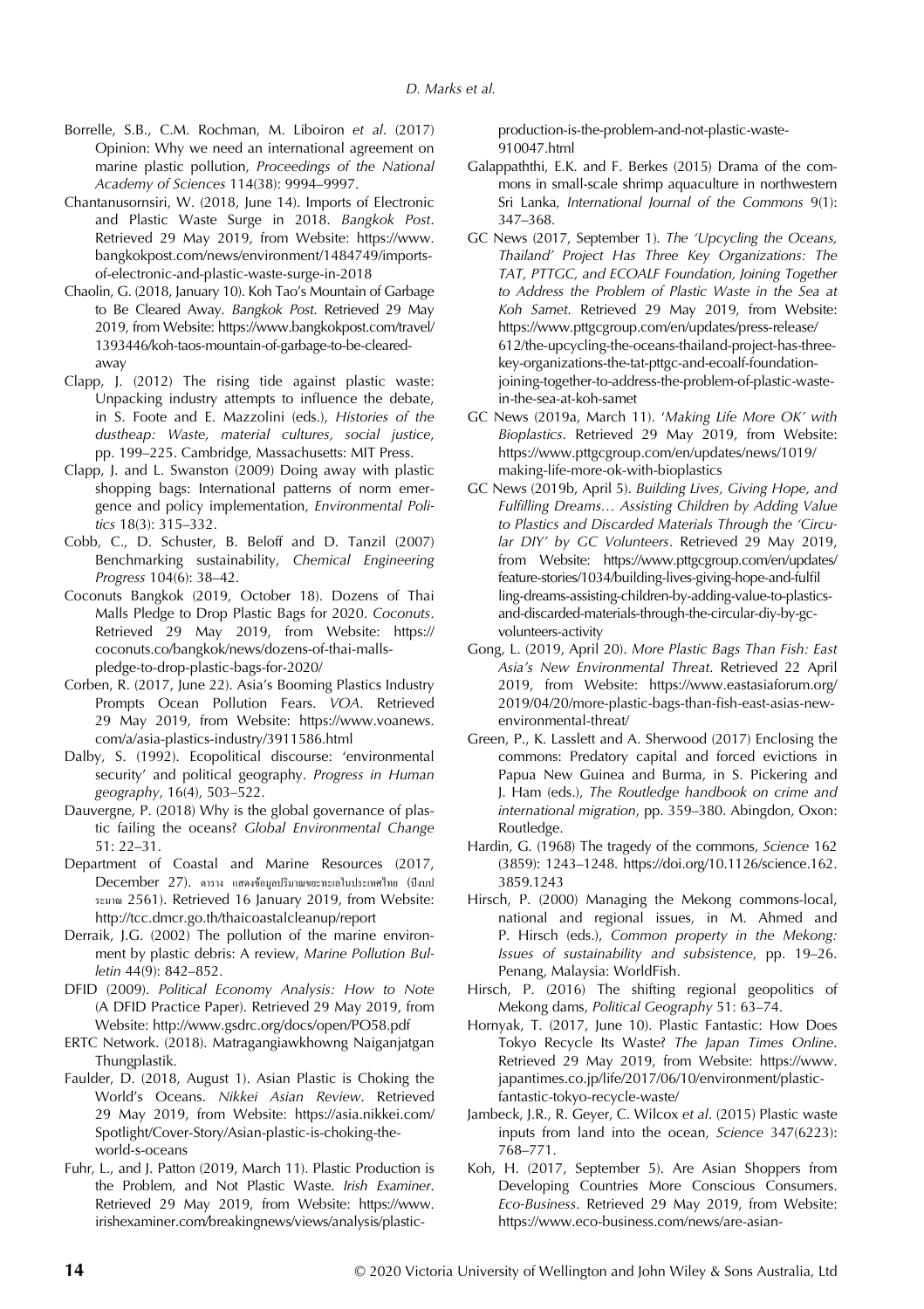#### Thailand's marine plastic pollution crisis

[shoppers-from-developing-countries-more-conscious](https://www.eco-business.com/news/are-asian-shoppers-from-developing-countries-more-conscious-consumers/)[consumers/](https://www.eco-business.com/news/are-asian-shoppers-from-developing-countries-more-conscious-consumers/)

- Kongkirati, P. and V. Kanchoochat (2018) The Prayuth regime: Embedded military and hierarchical capitalism in Thailand. TRaNS: Trans – Regional and – National Studies of Southeast Asia 6(2), 279–305.
- Kongrut, A. (2010, June 9) A new campaign aims to lessen plastic bag waste. Bangkok Post.
- Landon-Lane, M. (2018) Corporate social responsibility in marine plastic debris governance, Marine Pollution Bulletin 127: 310–319.
- Latour, B. (2005). Reassembling the Social. An Introduction to Actor-Network-Theory. New York: Oxford University Press.
- Liotta, E., and Marsha, A. (2019, April 5). Supermarkets in Thailand and Vietnam start using banana leaves instead of plastic. Vice. Retrieved 29 May 2019, from Website: [https://www.vice.com/en\\_asia/article/43zj8b/thailand](https://www.vice.com/en_asia/article/43zj8b/thailand-vietnam-supermarkets-reducing-plastic-by-using-banana-leaves-packaging)[vietnam-supermarkets-reducing-plastic-by-using](https://www.vice.com/en_asia/article/43zj8b/thailand-vietnam-supermarkets-reducing-plastic-by-using-banana-leaves-packaging)[banana-leaves-packaging](https://www.vice.com/en_asia/article/43zj8b/thailand-vietnam-supermarkets-reducing-plastic-by-using-banana-leaves-packaging)
- Macan-Markar, M. (2019, June 26). New Law in Thailand Risks Drawing an Avalanche of Plastic Waste. Nikkei Asian Review. Retrieved 29 May 2019, from Website: [https://asia.nikkei.com/Spotlight/Environment/New-law](https://asia.nikkei.com/Spotlight/Environment/New-law-in-Thailand-risks-drawing-an-avalanche-of-plastic-waste)[in-Thailand-risks-drawing-an-avalanche-of-plastic](https://asia.nikkei.com/Spotlight/Environment/New-law-in-Thailand-risks-drawing-an-avalanche-of-plastic-waste)[waste](https://asia.nikkei.com/Spotlight/Environment/New-law-in-Thailand-risks-drawing-an-avalanche-of-plastic-waste)
- Marks, D. (2015) The Urban Political Ecology of the 2011 floods in Bangkok: The creation of uneven vulnerabilities, Pacific Affairs 88(3): 623–651.
- Mason, M. (2008) The governance of transnational environmental harm: Addressing new modes of accountability/responsibility, Global Environmental Politics 8(3): 8–24.
- Matsuguma, Y., H. Takada, H. Kumata et al. (2017) Microplastics in sediment cores from Asia and Africa as indicators of temporal trends in plastic pollution, Archives of Environmental Contamination and Toxicology 73(2): 230–239.
- Miller, M.A. (2019) B/ordering the environmental commons, Progress in Human Geography: 030913251983781. <https://doi.org/10.1177/0309132519837814>
- Miller, M.A., C. Middleton, J. Rigg and D. Taylor (2020) Hybrid governance of transboundary commons: Insights from Southeast Asia, Annals of the American Association of Geographers 110(1): 297–313. [https://](https://doi.org/10.1080/24694452.2019.1624148) [doi.org/10.1080/24694452.2019.1624148](https://doi.org/10.1080/24694452.2019.1624148)
- Moore, C.J. (2008) Synthetic polymers in the marine environment: A rapidly increasing, long-term threat, Environmental Research 108(2): 131–139.
- Ocean Conservancy, & McKinsey Centre for Business and the Environment (2015) Stemming the tide: Land-based strategies for a plastic. Washington D.C.: Ocean Conservancy and McKinsey Centre for Business and the Environment.
- Pawar, P.R., S.S. Shirgaonkar and R.B. Patil (2016) Plastic marine debris: Sources, distribution and impacts on coastal and ocean biodiversity, PENCIL Publication of Biological Sciences 3(1): 40–54.
- Pelling, M. (2011) Adaptation to Climate Change: From Resilience to Transformation. London: Routledge.
- Perrings, C. (2012) The governance of international environmental public goods. Oxford: Oxford University Press.
- Phipps, L. (2018, August 5). Down with Upcycling? [Text]. Retrieved 24 April 2019, from Website: [https://www.](https://www.greenbiz.com/article/down-upcycling) [greenbiz.com/article/down-upcycling](https://www.greenbiz.com/article/down-upcycling)
- Plastic Industry Club (2009) Overview of the Plastic Industry of Thailand. Retrieved 21 October 2018, from Website: <http://www.ftiplastic.com/whatisplastic.asp>
- Pollution Control Department (2017) Plastic Waste Management Plan 2017–2021. Retrieved 29 May 2019, from Website: http://infofi[le.pcd.go.th/law/DraftWastePlan](http://infofile.pcd.go.th/law/DraftWastePlan60-64.pdf?CFID=1835558&CFTOKEN=98563117) [60-64.pdf?CFID=1835558&CFTOKEN=98563117](http://infofile.pcd.go.th/law/DraftWastePlan60-64.pdf?CFID=1835558&CFTOKEN=98563117)
- Pollution Control Department (2018) Thailand State of Pollution Report 2017. Retrieved 29 May 2019, from Website: http://www.pcd.go.th/fi[le/AW-Pollution-Report2017.pdf](http://www.pcd.go.th/file/AW-Pollution-Report2017.pdf)
- Pollution Control Department (2019) Booklet on Thailand State of Pollution 2018. Retrieved 29 May 2019, from Website: [http://www.pcd.go.th/](http://www.pcd.go.th/file/Booklet%20on%20Thailand%20State%20of%20Pollution%202018.pdf)file/Booklet%20on% [20Thailand%20State%20of%20Pollution%202018.pdf](http://www.pcd.go.th/file/Booklet%20on%20Thailand%20State%20of%20Pollution%202018.pdf)
- Resnick-Ault, J. (2018, June 3). Plastic Bags Jam Stomach of Dead Pilot Whale in Thailand. Reuters. Retrieved 29 May 2019, from Website: [https://www.reuters.com/](https://www.reuters.com/article/us-thailand-whale/plastic-bags-jam-stomach-of-dead-pilot-whale-in-thailand-idUSKCN1IZ08W) [article/us-thailand-whale/plastic-bags-jam-stomach-of](https://www.reuters.com/article/us-thailand-whale/plastic-bags-jam-stomach-of-dead-pilot-whale-in-thailand-idUSKCN1IZ08W)[dead-pilot-whale-in-thailand-idUSKCN1IZ08W](https://www.reuters.com/article/us-thailand-whale/plastic-bags-jam-stomach-of-dead-pilot-whale-in-thailand-idUSKCN1IZ08W)
- Reuters (2018, February 1) Thailand Bans Smoking, Littering at Popular Tourist Beaches. Retrieved 29 May 2019, from Website: [https://www.reuters.com/article/us](https://www.reuters.com/article/us-thailand-tourism-idUSKBN1FL40X)[thailand-tourism-idUSKBN1FL40X](https://www.reuters.com/article/us-thailand-tourism-idUSKBN1FL40X)
- Rivers, N., S. Shenstone-Harris and N. Young (2017) Using nudges to reduce waste? The case of Toronto's plastic bag levy, Journal of Environmental Management 188: 153–162.
- Rucktum, V., R. Clapp, R. Hohmann, W. Chutawat and P. Sracheam (2016) An exploration of the factors concerned with reducing the use of plastic carrier bags in Bangkok, Thailand, ABAC ODI Journal Vision. Action. Outcome 3(2): 162-181.
- Rujivanarom, P. (2018a, April 1). Bottled Water Makers Welcome Cap Seal Ban. The Nation. Retrieved 29 May 2019, from Website: [http://www.nationmultimedia.](http://www.nationmultimedia.com/detail/national/30342183) [com/detail/national/30342183](http://www.nationmultimedia.com/detail/national/30342183)
- Rujivanarom, P. (2018b, June 11). Thailand Becoming 'Garbage Bin of World.' The Nation. Retrieved 29 May 2019, from Website: [http://www.nationmultimedia.](http://www.nationmultimedia.com/detail/national/30347404) [com/detail/national/30347404](http://www.nationmultimedia.com/detail/national/30347404)
- Satyaem, C. (2017, April 10). Garbage Islands: Another Discovered in Gulf of Thailand. Bangkok Post. Retrieved 29 May 2019, from Website: [https://www.bangkokpost.](https://www.bangkokpost.com/learning/advanced/1230374/garbage-islands-another-discovered-in-gulf-of-thailand) [com/learning/advanced/1230374/garbage-islands](https://www.bangkokpost.com/learning/advanced/1230374/garbage-islands-another-discovered-in-gulf-of-thailand)[another-discovered-in-gulf-of-thailand](https://www.bangkokpost.com/learning/advanced/1230374/garbage-islands-another-discovered-in-gulf-of-thailand)
- Sharma, S. and S. Chatterjee (2017) Microplastic pollution, a threat to marine ecosystem and human health: A short review, Environmental Science and Pollution Research 24(27): 21530–21547.
- Styllis, G. (2018, June 5). Thailand Falling Behind in Global Battle with Plastic Waste. Nikkei Asian Review. Retrieved 29 May 2019, from Website: [https://asia.nikkei.com/](https://asia.nikkei.com/Economy/Thailand-falling-behind-in-global-battle-with-plastic-waste) [Economy/Thailand-falling-behind-in-global-battle-with](https://asia.nikkei.com/Economy/Thailand-falling-behind-in-global-battle-with-plastic-waste)[plastic-waste](https://asia.nikkei.com/Economy/Thailand-falling-behind-in-global-battle-with-plastic-waste)
- Thai PBS. (2018, June 9). Thailand Eyes 50 Percent Cut of Plastic Garbage in Seas in 9 Years. Thai PBS English News. Retrieved 29 May 2019, from Website: [http://](http://englishnews.thaipbs.or.th/thailand-eyes-50-percent-cut-plastic-garbage-seas-9-years/) [englishnews.thaipbs.or.th/thailand-eyes-50-percent-cut](http://englishnews.thaipbs.or.th/thailand-eyes-50-percent-cut-plastic-garbage-seas-9-years/)[plastic-garbage-seas-9-years/](http://englishnews.thaipbs.or.th/thailand-eyes-50-percent-cut-plastic-garbage-seas-9-years/)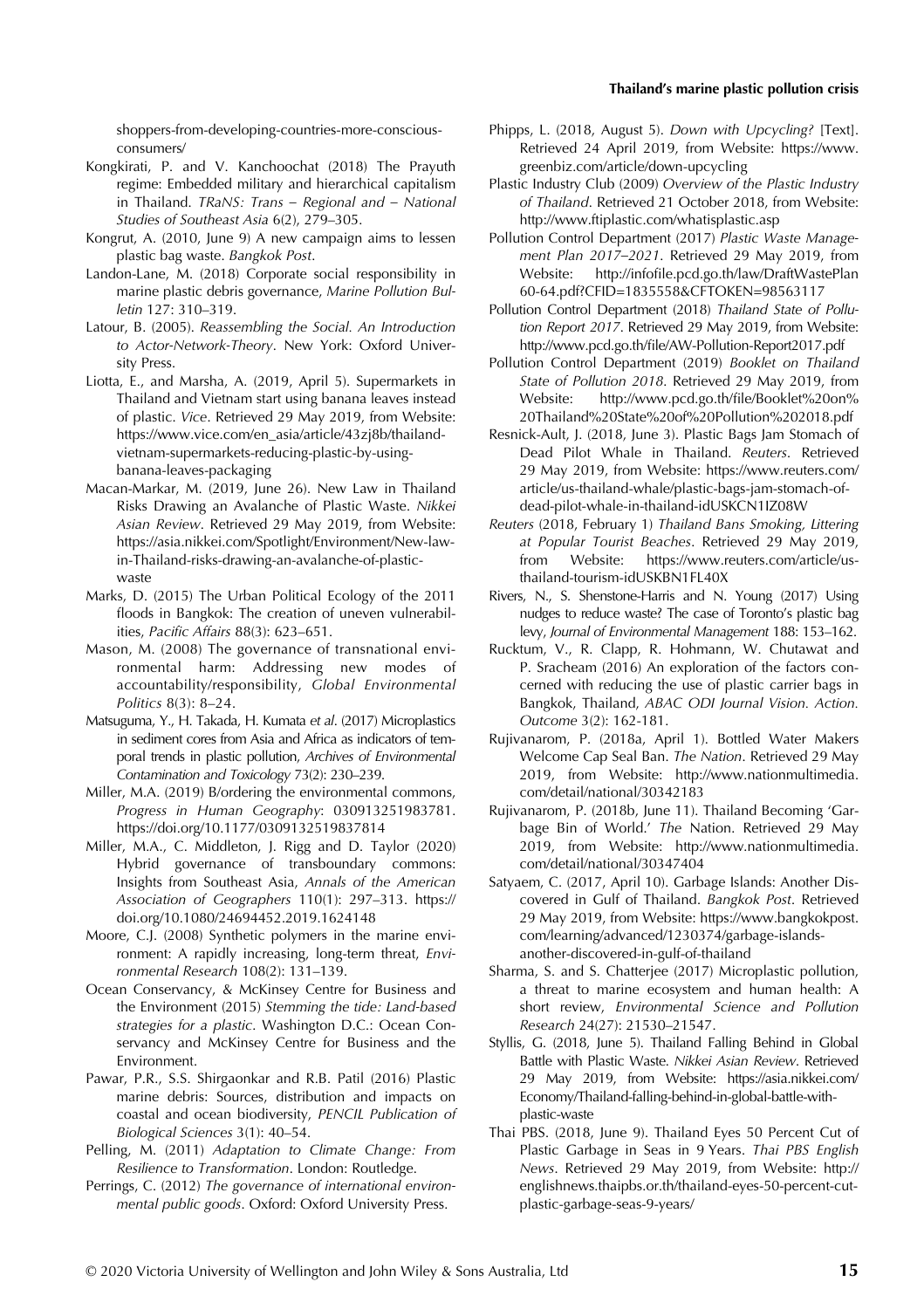- Thailand Investment Review (2017) Thailand's Petrochemical Industry Shifting to High Value-Added Production. Retrieved 22 October 2018, from Website: [http://www.](http://www.thinkasiainvestthailand.com/web/en-investment-opportunity.php?id=30) [thinkasiainvestthailand.com/web/en-investment](http://www.thinkasiainvestthailand.com/web/en-investment-opportunity.php?id=30)[opportunity.php?id=30](http://www.thinkasiainvestthailand.com/web/en-investment-opportunity.php?id=30)
- Thevenon, F., C. Carroll and J. Sousa (2014) Plastic debris in the ocean: The characterization of marine plastics and their environmental impacts, situation analysis report. Gland, Switzerland: IUCN.
- Todd, P.A., X. Ong and L.M. Chou (2010) Impacts of pollution on marine life in Southeast Asia, Biodiversity and Conservation 19(4): 1063–1082.
- Tubtim, N. and P. Hirsch (2004) Common property as enclosure: A case study of a backswamp in southern Laos, Society and Natural Resources 18(1): 41–60.
- Vassanadumrongdee, S. (2018) Assessing capacity of Bangkok Metropolitan Administration in managing household hazardous waste, Journal of Environmental Management 14(1): 40–61.
- Vassanadumrongdee, S. and S. Kittipongvises (2018) Factors influencing source separation intention and willingness to pay for improving waste management in Bangkok, Thailand, Sustainable Environment Research 28(2): 90–99.<https://doi.org/10.1016/j.serj.2017.11.003>
- Vince, J. and B.D. Hardesty (2018) Governance solutions to the tragedy of the commons that marine plastics have become, Frontiers in Marine Science 5:1–10. Retrieved 29 May 2019, from Website: [https://www.frontiersin.](https://www.frontiersin.org/articles/10.3389/fmars.2018.00214/full) [org/articles/10.3389/fmars.2018.00214/full.](https://www.frontiersin.org/articles/10.3389/fmars.2018.00214/full)
- Wiering, M. and J. Verwijmeren (2012) Limits and borders: Stages of transboundary water management, Journal of Borderlands Studies 27(3): 257–272.
- Wipatayotin, A. (2018, December 28). War Set to Be Waged on Plastic. Bangkok Post. Retrieved 29 May 2019, from

Website: [https://www.bangkokpost.com/news/general/](https://www.bangkokpost.com/news/general/1601914/war-set-to-be-waged-on-plastic) [1601914/war-set-to-be-waged-on-plastic](https://www.bangkokpost.com/news/general/1601914/war-set-to-be-waged-on-plastic)

- Wipatayotin, A. (2019, September 7). Retailers to Stop Handing Out Plastics. Bangkok Post. Retrieved 29 May 2019, from Website: [https://www.](https://www.bangkokpost.com/business/1744694/retailers-to-stop-handing-out-plastics) [bangkokpost.com/business/1744694/retailers-to](https://www.bangkokpost.com/business/1744694/retailers-to-stop-handing-out-plastics)[stop-handing-out-plastics](https://www.bangkokpost.com/business/1744694/retailers-to-stop-handing-out-plastics)
- Yanagisawa, H. (2015) Community, commons and natural resource management in Asia. Singapore: NUS Press.
- Yeginsu, C. (2018, November 28). European Parliament Approves Ban on Single-Use Plastics. The New York Times. Retrieved 29 May 2019, from Website: [https://](https://www.nytimes.com/2018/10/25/world/europe/european-parliament-plastic-ban.html) [www.nytimes.com/2018/10/25/world/europe/european](https://www.nytimes.com/2018/10/25/world/europe/european-parliament-plastic-ban.html)[parliament-plastic-ban.html](https://www.nytimes.com/2018/10/25/world/europe/european-parliament-plastic-ban.html)
- Yong, M.L. (2013) The Mekong River as a transboundary commons: The spaces of territoriality and socionatures in Chiang Khong, Thailand (MA Thesis). Singapore: National University of Singapore.
- Yukalang, N., B.D. Clarke and K.E. Ross (2017a) Solid waste management in Thailand: An overview and case study (Tha Khon Yang sub-district), Reviews on Environmental Health 32(3): 223–234.
- Yukalang, N., B. Clarke, K. Ross, N. Yukalang, B. Clarke and K. Ross (2017b) Barriers to effective municipal solid waste management in a rapidly urbanizing area in Thailand, International Journal of Environmental Research and Public Health 14(9): 1013.
- Yukawa, T. (2018) The ASEAN way as a symbol: An analysis of discourses on the ASEAN norms, The Pacific Review 31(3): 298–314.
- Zein, Z. (2018, October 17). Thailand to Ban Plastic Waste Imports by 2021. Eco-Business. Retrieved 29 May 2019, from Website: [http://www.eco-business.com/](http://www.eco-business.com/news/thailand-to-ban-plastic-waste-imports-by-2021/) [news/thailand-to-ban-plastic-waste-imports-by-2021/](http://www.eco-business.com/news/thailand-to-ban-plastic-waste-imports-by-2021/)